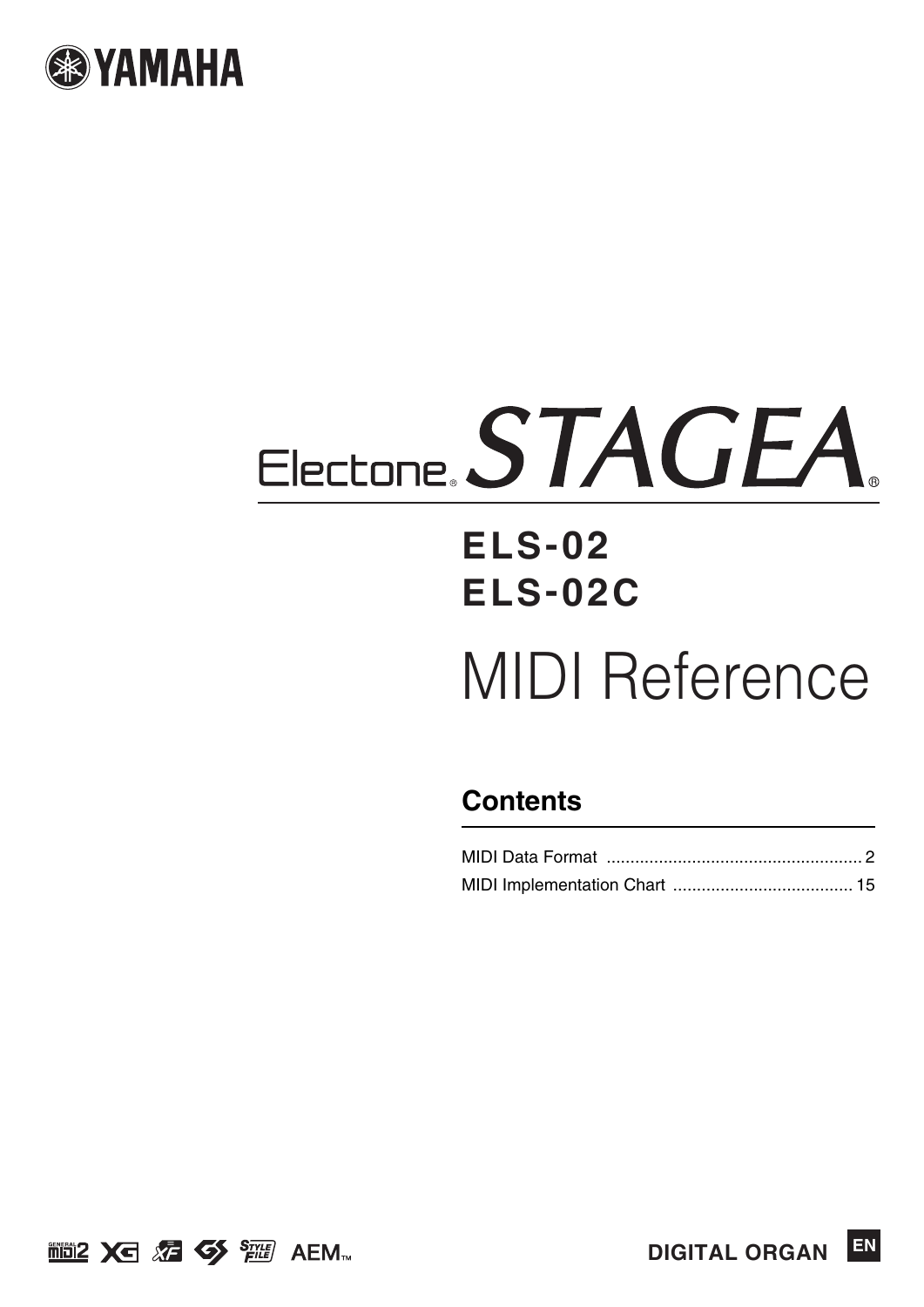#### <span id="page-1-0"></span>**1. Channel Messages**

#### 1.1 EL Mode

" x " indicates "Not available." "O" indicates "Available."

| Code (Hexadecimal)             | <b>Function</b>                  | <b>Receive</b>             | <b>Transmit</b>       | <b>Remarks</b>             |
|--------------------------------|----------------------------------|----------------------------|-----------------------|----------------------------|
| 8n, nn, 00-7F                  | Note Off                         | 1ch                        | X                     | UK                         |
|                                |                                  | 2ch                        | $\times$              | LK                         |
|                                |                                  | 3ch<br>$(4ch)^*$           | X<br>X                | PEDAL<br>LEAD <sub>1</sub> |
|                                |                                  | 5-14ch                     | $\times$              | ХG                         |
|                                |                                  | 15ch                       | $\times$              | Keyboard Percussion        |
| 9n, nn, 00                     | Note Off                         | 1ch                        | $(1ch)^*$             | <b>UK</b>                  |
| 9n, nn, 01-7F                  | Note On                          | 2ch                        | $(2ch)^*$             | <b>LK</b>                  |
|                                |                                  | 3ch<br>$(4ch)^*$           | $(3ch)^*$<br>$\times$ | PEDAL<br>LEAD <sub>1</sub> |
|                                |                                  | 5-14ch                     | $\times$              | XG                         |
|                                |                                  | 15 <sub>ch</sub>           | $\times$              | Keyboard Percussion        |
| An, nn, 00-7F                  | Polyphonic After Touch           | 5-14ch                     | $\times$              | XG                         |
| Bn, 00, 00-7F                  | <b>Bank select</b>               | 5-14ch                     | $\times$              | XG                         |
| Bn, 20, 00-7F                  |                                  | 5-14ch                     | $\times$              | XG                         |
| Bn, 01, 00-7F                  | Modulation                       | 16 <sub>ch</sub>           | 16ch                  | Control                    |
| Bn, 04, 00-7F                  | 2nd Expression                   | $(4ch)^*$                  | $(4ch)**$             | LEAD <sub>1</sub>          |
|                                |                                  |                            |                       | (ELS-02C only transmitted) |
| Bn, 05, 00-7F                  | Portamento Time                  | 5-14ch                     | $\times$              | XG                         |
| Bn, 06, 00-7F                  | Data Entry                       | 5-14ch                     | $\times$              | XG                         |
| Bn, 26, 00-7F                  |                                  |                            |                       |                            |
| Bn, 07, 00-7F                  | Volume                           | 5-14ch                     | $\times$              | XG                         |
| Bn, 0A, 00-7F                  | Pan                              | 5-14ch                     | $\times$              | XG                         |
| Bn, 0B, 00-7F                  | Expression                       | 16 <sub>ch</sub><br>5-14ch | $(16ch)^*$            | Control<br>ХG              |
| Bn, 10, 00-7F                  | VA After Touch                   | 1ch                        | $(1ch)^*$             | <b>UK</b>                  |
|                                |                                  |                            |                       | (ELS-02C only)             |
| Bn, 40, 00-7F                  | Hold                             | 5-14ch                     | $\times$              | XG                         |
| Bn, 41, 00-7F                  | Portamento                       | 5-14ch                     | X                     | XG                         |
| Bn, 42, 00-7F                  | Sostenuto                        | 5-14ch                     | $\times$              | XG                         |
| Bn, 43, 00-7F                  | Soft Pedal                       | $5-14$ ch                  | $\times$              | XG                         |
| Bn, 47, 00-7F                  | Resonance                        | 5-14ch                     | X                     | XG                         |
| Bn, 48, 00-7F                  | Release Time                     | 5-14ch                     | $\times$              | XG                         |
| Bn, 49, 00-7F                  | <b>Attack Time</b>               | 5-14ch                     | $\times$              | XG                         |
| Bn, 4A, 00-7F                  | <b>Brightness</b>                | 5-14ch                     | ×                     | XG                         |
| Bn, 4B, 00-7F                  | Decay Time                       | 5-14ch                     | $\times$              | XG                         |
| Bn, 4C, 00-7F                  | Vibrato Rate                     | 5-14ch                     | $\times$              | XG                         |
| Bn, 4D, 00-7F                  | Vibrato Depth                    | 5-14ch                     | ×                     | XG                         |
| Bn, 4E, 00-7F                  | Vibrato Delay                    | 5-14ch                     | ×                     | XG                         |
| Bn, 54, 00-7F                  | Portamento Control               | 5-14ch                     | $\times$              | XG                         |
| Bn, 5B, 00-7F                  | Reverb Send Level                | 5-14ch                     | ×                     | XG                         |
| Bn, 5D, 00-7F                  | Chorus Send Level                | 5-14ch                     | ×                     | XG                         |
| Bn, 5E, 00-7F                  | Variation Effect Send Level      | 5-14ch                     | $\times$              | XG                         |
| Bn, 60, 00-7F<br>Bn, 61, 00-7F | Data Increment<br>Data Decrement | 5-14ch                     | $\times$              | ХG                         |
| Bn, 62, 00-7F                  | NRPN LSB                         | 5-14ch                     | $\times$              | XG                         |
| Bn, 63, 00-7F                  | NRPN MSB                         |                            |                       |                            |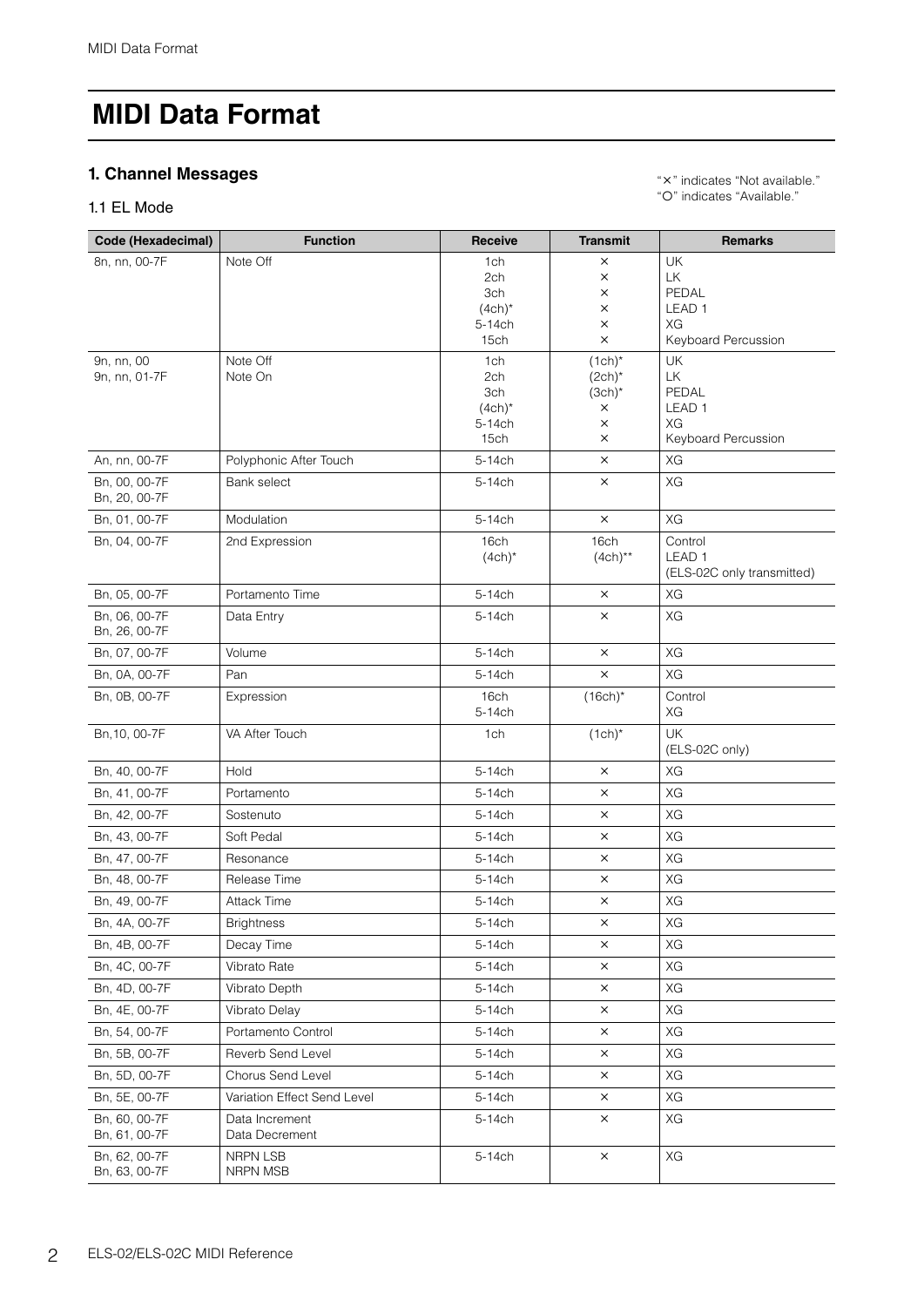| Code (Hexadecimal)                                                                             | <b>Function</b>                                                                                      | Receive                                       | <b>Transmit</b>                                                  | <b>Remarks</b>                                                       |
|------------------------------------------------------------------------------------------------|------------------------------------------------------------------------------------------------------|-----------------------------------------------|------------------------------------------------------------------|----------------------------------------------------------------------|
| Bn, 64, 00-7F<br>Bn, 65, 00-7F                                                                 | <b>RPN LSB</b><br><b>RPN MSB</b>                                                                     | 5-14ch                                        | $\times$                                                         | XG                                                                   |
| Bn, 78, 00<br>Bn, 79, 00<br>Bn, 7B, 00<br>Bn, 7C, 00<br>Bn, 7D, 00<br>Bn, 7E, 00<br>Bn, 7F, 00 | All Sound Off<br><b>Reset All Controllers</b><br>All Note Off<br>Omni Off<br>Omni On<br>Mono<br>Poly | 5-14ch                                        | $\times$                                                         | XG                                                                   |
| Cn, nn                                                                                         | Program Change                                                                                       | 5-14ch<br>16 <sub>ch</sub>                    | $\times$<br>16ch                                                 | XG<br>Control                                                        |
| Dn, 00-7F                                                                                      | After Touch                                                                                          | 1ch<br>2ch<br>3ch<br>$(4ch)^*$<br>5-14ch      | $(1ch)^*$<br>$(2ch)^*$<br>$(3ch)^*$                              | <b>UK</b><br>LК<br>PEDAL<br>LEAD <sub>1</sub><br>ХG                  |
| En, 00-7F, 00-7F                                                                               | Pitch Bend                                                                                           | 1ch<br>2ch<br>$(4ch)^*$<br>$\times$<br>5-14ch | $(1ch)^*$<br>$(2ch)^*$<br>$\times$<br>$(1-16ch)^{*}$<br>$\times$ | UK<br>LК<br>LEAD <sub>1</sub><br>2nd Expression (ELS-02C only)<br>XG |

\* Can be changed in the MIDI settings.

\*\* Can be output when assigned to channel 4.

#### 1.2 XG Mode

| Code (Hexadecimal)             | <b>Function</b>        | <b>Receive</b> | <b>Transmit</b>                     | <b>Remarks</b>                                 |
|--------------------------------|------------------------|----------------|-------------------------------------|------------------------------------------------|
| 8n, nn, 00-7F                  | Note Off               | $1-16$ ch      | $\times$                            |                                                |
| 9n, nn, 00<br>9n, nn, 01-7F    | Note On<br>Note Off    |                | $(1ch)^*$<br>$(2ch)^*$<br>$(3ch)^*$ | UK<br><b>LK</b><br>PEDAL                       |
|                                |                        | $1-16$ ch      |                                     |                                                |
| An, nn, 00-7F                  | Polyphonic After Touch | $1-16$ ch      | $\times$                            |                                                |
| Bn, 00, 00-7F<br>Bn, 20, 00-7F | Bank select            | $1-16$ ch      | $\times$                            |                                                |
| Bn, 01, 00-7F                  | Modulation             | $1-16$ ch      | $\times$                            |                                                |
| Bn, 04, 00-7F                  | 2nd Expression         | $\times$       | 16 <sub>ch</sub><br>$(4ch)**$       | Control<br>LEAD <sub>1</sub><br>(ELS-02C only) |
| Bn, 05, 00-7F                  | Portamento Time        | $1-16$ ch      | $\times$                            |                                                |
| Bn, 06, 00-7F<br>Bn, 26, 00-7F | Data Entry             | $1-16$ ch      | $\times$                            |                                                |
| Bn, 07, 00-7F                  | Volume                 | $1-16$ ch      | $\times$                            |                                                |
| Bn, 0A, 00-7F                  | Pan                    | $1-16$ ch      | $\times$                            |                                                |
| Bn, 0B, 00-7F                  | Expression             | $1-16$ ch      | $(16ch)^*$                          | Control                                        |
| Bn, 10, 00-7F                  | VA After Touch         | $\times$       | $(1ch)^*$                           | UK<br>(ELS-02C only)                           |
| Bn, 40, 00-7F                  | Hold                   | $1-16$ ch      | $\times$                            |                                                |
| Bn, 41, 00-7F                  | Portamento             | $1-16$ ch      | $\times$                            |                                                |
| Bn, 42, 00-7F                  | Sostenuto              | $1-16$ ch      | $\times$                            |                                                |
| Bn, 43, 00-7F                  | Soft Pedal             | $1-16$ ch      | $\times$                            |                                                |
| Bn, 47, 00-7F                  | Resonance              | $1-16$ ch      | $\times$                            |                                                |
| Bn, 48, 00-7F                  | Release Time           | $1-16$ ch      | X                                   |                                                |
| Bn, 49, 00-7F                  | <b>Attack Time</b>     | $1-16$ ch      | $\times$                            |                                                |
| Bn, 4A, 00-7F                  | <b>Brightness</b>      | $1-16$ ch      | $\times$                            |                                                |
| Bn, 4B, 00-7F                  | Decay Time             | $1-16$ ch      | $\times$                            |                                                |
| Bn, 4C, 00-7F                  | Vibrato Rate           | $1-16$ ch      | $\times$                            |                                                |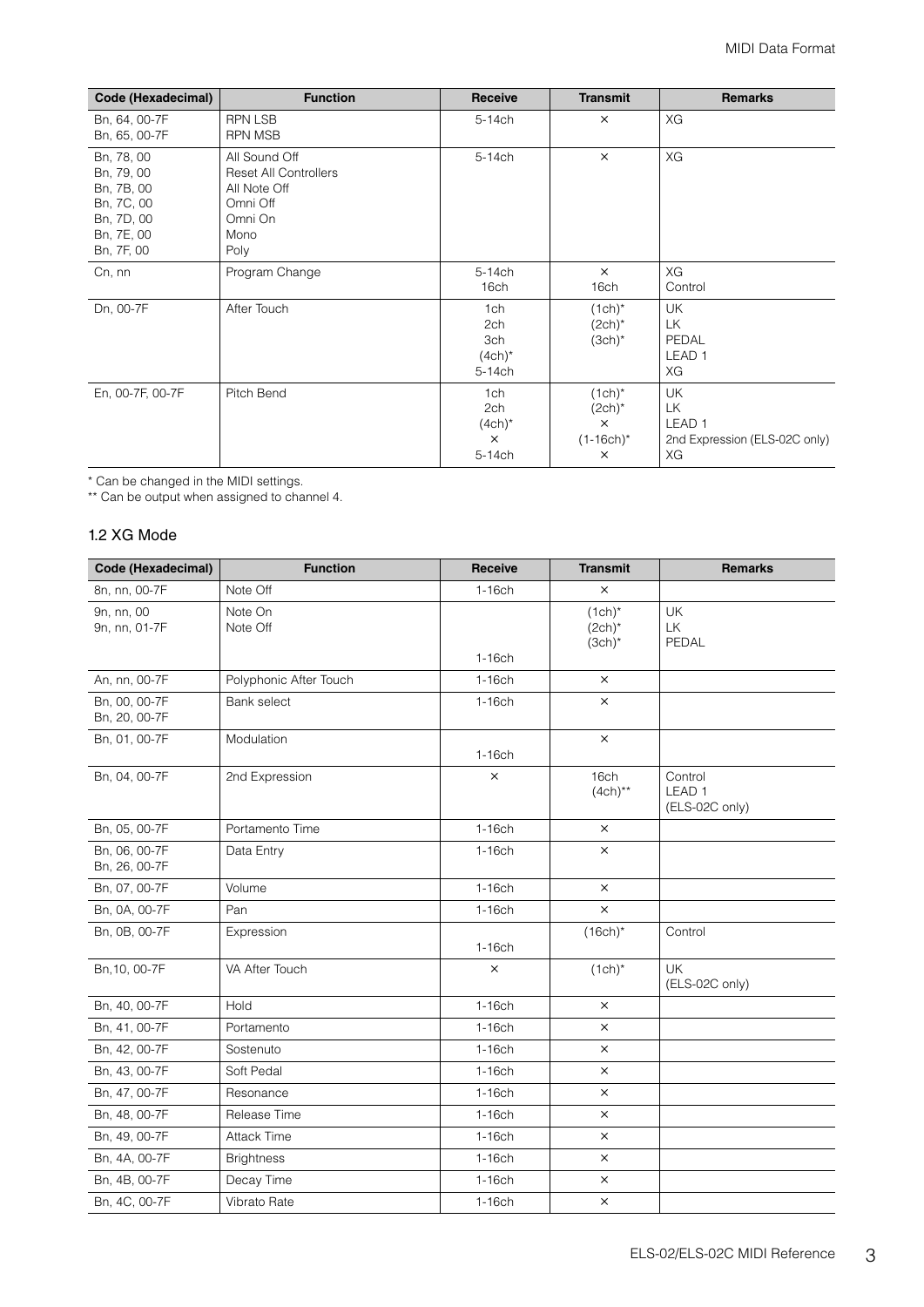| Code (Hexadecimal)                                                                             | <b>Function</b>                                                                                      | Receive   | <b>Transmit</b>                                    | <b>Remarks</b>                            |
|------------------------------------------------------------------------------------------------|------------------------------------------------------------------------------------------------------|-----------|----------------------------------------------------|-------------------------------------------|
| Bn, 4D, 00-7F                                                                                  | Vibrato Depth                                                                                        | $1-16$ ch | $\times$                                           |                                           |
| Bn, 4E, 00-7F                                                                                  | Vibrato Delay                                                                                        | $1-16$ ch | $\times$                                           |                                           |
| Bn, 54, 00-7F                                                                                  | Portamento Control                                                                                   | $1-16$ ch | $\times$                                           |                                           |
| Bn, 5B, 00-7F                                                                                  | Reverb Send Level                                                                                    | $1-16$ ch | $\times$                                           |                                           |
| Bn, 5D, 00-7F                                                                                  | Chorus Send Level                                                                                    | $1-16$ ch | $\times$                                           |                                           |
| Bn, 5E, 00-7F                                                                                  | Variation Effect Send Level                                                                          | $1-16$ ch | $\times$                                           |                                           |
| Bn, 60, 00-7F<br>Bn, 61, 00-7F                                                                 | Data Increment<br>Data Decrement                                                                     | $1-16$ ch | $\times$                                           |                                           |
| Bn, 62, 00-7F<br>Bn, 63, 00-7F                                                                 | <b>NRPN LSB</b><br><b>NRPN MSB</b>                                                                   | $1-16$ ch | $\times$                                           |                                           |
| Bn, 64, 00-7F<br>Bn, 65, 00-7F                                                                 | <b>RPN LSB</b><br><b>RPN MSB</b>                                                                     | $1-16$ ch | $\times$                                           |                                           |
| Bn, 78, 00<br>Bn, 79, 00<br>Bn, 7B, 00<br>Bn, 7C, 00<br>Bn, 7D, 00<br>Bn, 7E, 00<br>Bn, 7F, 00 | All Sound Off<br><b>Reset All Controllers</b><br>All Note Off<br>Omni Off<br>Omni On<br>Mono<br>Poly | $1-16$ ch | $\times$                                           |                                           |
| Cn, 00-7F                                                                                      | Program Change                                                                                       | $1-16$ ch | 16ch                                               | Control                                   |
| Dn, 00-7F                                                                                      | After Touch                                                                                          | $1-16$ ch | $(1ch)^*$<br>$(2ch)^*$<br>$(3ch)^*$                | UK<br>LK<br>PEDAL                         |
| En, 00-7F, 00-7F                                                                               | Pitch Bend                                                                                           | $1-16$ ch | $(1ch)^*$<br>$(2ch)^*$<br>$(1-16ch)^*$<br>$\times$ | UK<br>LK<br>2nd Expression (ELS-02C only) |

\* Can be changed in the MIDI settings.

\*\* Can be output when assigned to channel 4.

#### **2. Realtime Messages**

| Code (Hexadecimal) | <b>Function</b>       | Receive           | <b>Transmit</b>   | <b>Remarks</b> |
|--------------------|-----------------------|-------------------|-------------------|----------------|
| F <sub>8</sub>     | <b>Clock</b>          | $\bigcap^*$       |                   |                |
| FA                 | Start                 |                   |                   |                |
| FC                 | Stop                  |                   |                   |                |
| <b>FE</b>          | <b>Active Sensing</b> |                   |                   |                |
| FF                 | Reset                 | $\checkmark$<br>⌒ | $\checkmark$<br>⌒ |                |

\* Received only when in the Ext. mode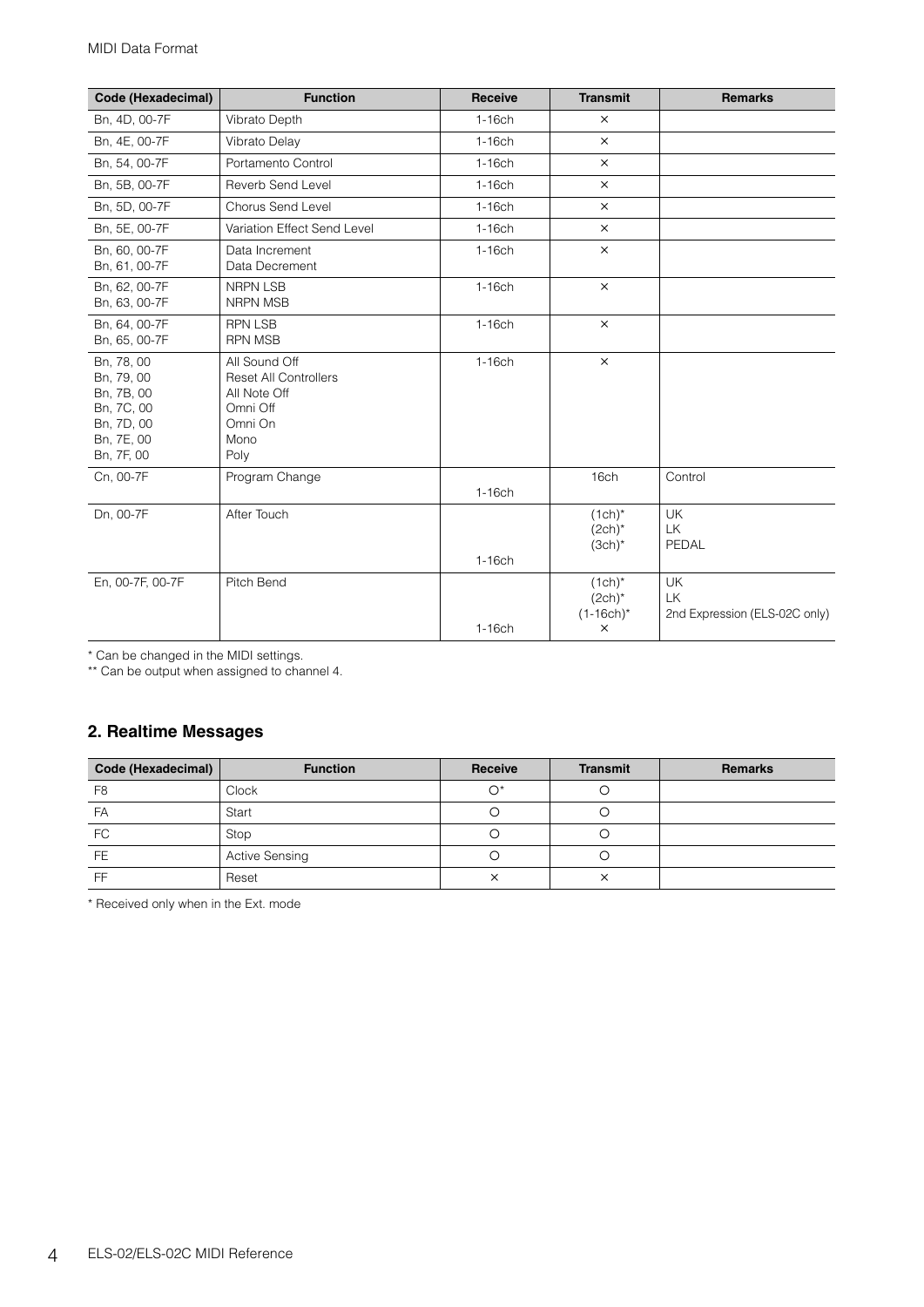#### **3. System Exclusive Messages**

#### 3.1 Format

#### Universal Realtime Messages

| Code (Hexadecimal)                                         | <b>Message</b>                   | <b>Receive</b> | <b>Transmit</b> |
|------------------------------------------------------------|----------------------------------|----------------|-----------------|
| FO, 7F, 7F, 04, 01, SS, TT, F7<br>XN                       | GM2 Master Volume                | $\circ$        | $\times$        |
| FO, 7F, 7F, 04, 03, SS, TT, F7<br>XN                       | GM2 Master Fine Tuning           | ∩              | $\times$        |
| FO, 7F, 7F, 04, 04, 00, TT, F7<br>XN                       | GM2 Master Coarse Tuning         | $\bigcirc$     | $\times$        |
| F0, 7F, 7F, 04, 05, 01, 01, 01, 01, 01, PP, VV, , F7<br>XN | <b>GM2 Reverb Parameter</b>      | $\bigcirc$     | $\times$        |
| FO, 7F, 7F, 04, 05, 01, 01, 01, 01, 02, PP, VV, , F7<br>XN | <b>GM2 Chorus Parameter</b>      | ∩              | $\times$        |
| F0, 7F, 7F, 09, 01, 0n, PP, VV, , F7<br>XN                 | <b>GM2 After Touch Parameter</b> | $\bigcirc$     | $\times$        |
| FO, 7F, 7F, 09, 03, 0n, CC, PP, VV, , F7<br>XN             | GM2 Control Change Parameter     | ◯              | $\times$        |
| F0, 7F, 7F, 0A, 01, 0n, KK, CC, PP, VV, , F7<br>XN         | GM2 Key-Based Controller         | ∩              | $\times$        |

#### Universal Non-Realtime Messages

| Code (Hexadecimal)                             | <b>Message</b>          | <b>Receive</b> | <b>Transmit</b> |
|------------------------------------------------|-------------------------|----------------|-----------------|
| FO, 7E, 7F, 09, 01, F7<br>XN                   | <b>GM ON</b>            | ∩              | $\times$        |
| FO, 7E, 7F, 09, 03, F7<br>XN                   | GM <sub>2</sub> ON      |                | $\times$        |
| FO, 7E, 7F, 09, 02, F7<br>XN                   | <b>GM OFF</b>           |                | $\times$        |
| F0, 7E, 7F, 08, 08, JJ, GG, MM, data, F7<br>XN | GM2 Scale/Octave Tuning |                | $\times$        |

#### XG Native

| Code (Hexadecimal)                               | <b>Message</b>      | Receive | <b>Transmit</b> |
|--------------------------------------------------|---------------------|---------|-----------------|
| F0, 43, 1N, 4C, AH, AM, AL, data F7              | XG Parameter Change |         |                 |
| F0, 43, 0N, 4C, BH, BL, AH, AM, AL, data, cc, F7 | XG Bulk Dump        |         |                 |
| F0, 43, 1N, 27, 30, 00, 00, MM, LL, cc, F7       | XG Master Tuning    |         |                 |

#### Clavinova Exclusive

| Code (Hexadecimal)     | Message                         | Receive | Transmit |
|------------------------|---------------------------------|---------|----------|
| F0, 43, 73, 01, 02, F7 | Request for Internal Sync. Mode |         |          |
|                        | Request for External Sync. Mode |         |          |

#### Message Exclusive

| Code (Hexadecimal) | <b>Message</b>     | Receive | <b>Transmit</b> |
|--------------------|--------------------|---------|-----------------|
| F0, 43, 60, 7A, F7 | Rhythm Start       |         |                 |
| F0, 43, 60, 7D, F7 | <b>Rhythm Stop</b> |         | ×               |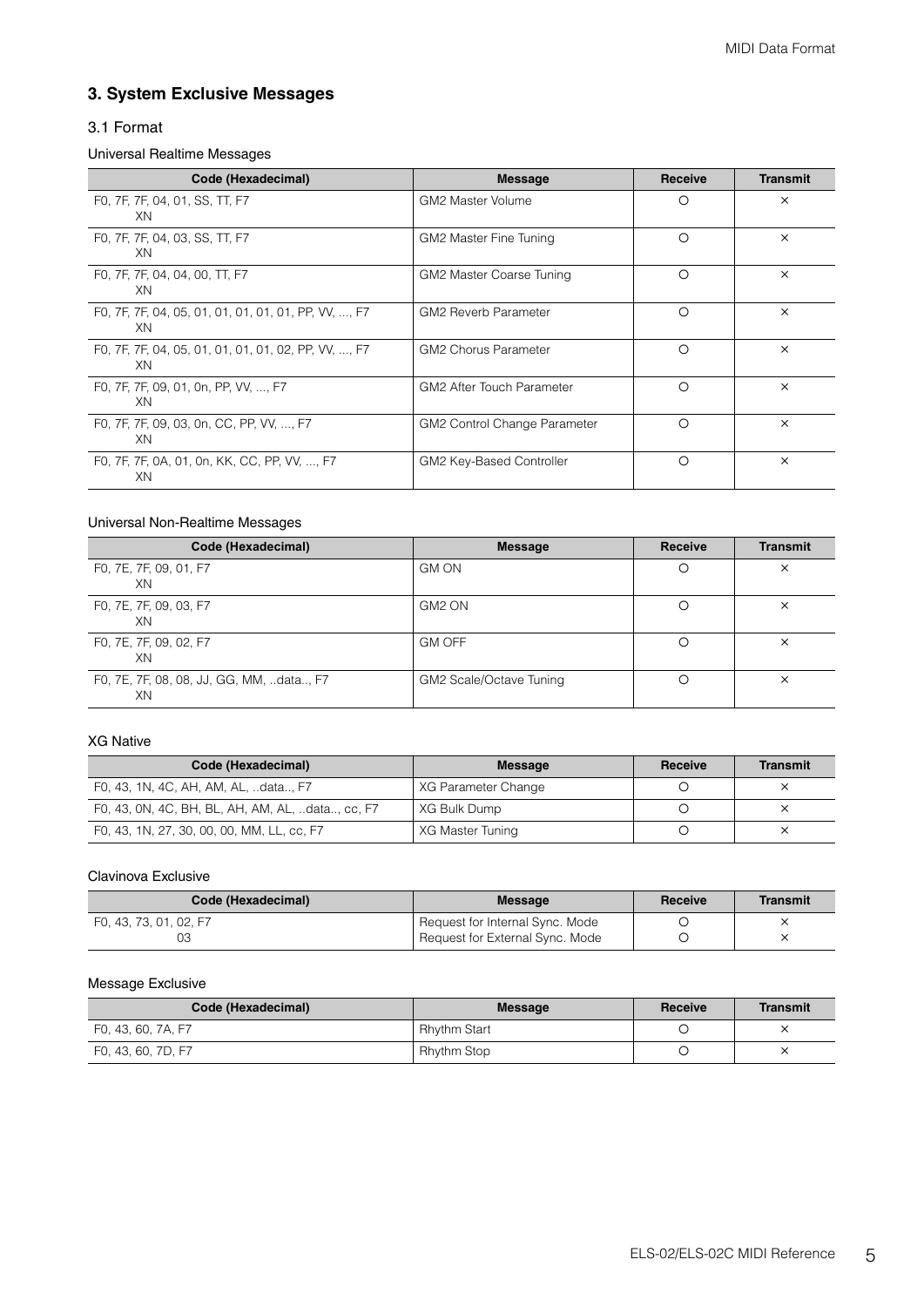#### Electone Exclusive

| Code (Hexadecimal)                         | <b>Message</b>                   | Receive  | <b>Transmit</b> |
|--------------------------------------------|----------------------------------|----------|-----------------|
| F0, 43, 70, ID, 00, F7                     | Model ID Data                    | $\times$ | O               |
| F0, 43, 70, 70, 30, F7                     | Request-to-Send Model ID Data    | ∩        | $\times$        |
| F0, 43, 70, 70, 40, nn(*1), 7F, F7<br>O(1) | Switch ON<br>Switch OFF          | O<br>Ο   | ∩<br>О          |
| FO, 43, 70, 70, 40, 50, TL, TH, F7         | Tempo                            | $\circ$  | $\circ$         |
| F0, 43, 70, 78, 41, cc, dd, F7(*2)         | <b>Panel Switch Events</b>       | $\circ$  | $\circ$         |
| F0, 43, 70, 78, 42, 3C,  data, F7          | <b>Current Registration Data</b> | ◯        | $\circ$         |
| F0, 43, 70, 78, 44,  data(*3), F7          | <b>MIDI Parameters</b>           | ◯        | $\bigcirc$      |
| F0, 43, 70, 70, 70, nn(*4), F7             | <b>MDR</b>                       | ∩        | $\times$        |
| F0, 43, 70, 70, 73, F7                     | EL ON                            | $\circ$  | $\times$        |
| F0, 43, 70, 70, 78, 00, 00, F7             | Bar Signal                       | $\times$ | O               |

: don't care

N: Device Number ("0" on ELS-02/ELS-02C)

ID: Model ID (ELS-02=53, ELS-02C=54)

#### \*1. Switches

| nn  | <b>Switch</b>   | Receive | <b>∣Transmit</b> |
|-----|-----------------|---------|------------------|
| 45H | Left Footswitch |         |                  |
| 47H | Knee Lever      |         |                  |

#### \*2. Panel Switch Events

#### Selectors

MIDI Exclusive Format F0, 43, 70, 78, 41, cc, dd, F7

| cc   | <b>Switch</b>              |         | dd              |          | <b>Remarks</b>           |  |
|------|----------------------------|---------|-----------------|----------|--------------------------|--|
| Code |                            | Receive | <b>Rx Range</b> | Transmit | Tx Range                 |  |
| 0F   | Registration Memory [1-16] |         | $[00-0F]$       |          | $\overline{\phantom{0}}$ |  |

#### Volume

| <b>CC</b>         | <b>Switch</b>                 |                |                 | dd              |                 | <b>Remarks</b>               |
|-------------------|-------------------------------|----------------|-----------------|-----------------|-----------------|------------------------------|
| Code              |                               | <b>Receive</b> | <b>Rx Range</b> | <b>Transmit</b> | <b>Tx Range</b> |                              |
| $12 \overline{ }$ | Upper Keyboard Voice 1 Volume | Ο              | $[00-7F]$       | Ο               | $[00-7F]$       | Volume Data 00: MAX, 7F: MIN |
| 13                | Lower Keyboard Voice 1 Volume | O              | $[00-7F]$       | $\circ$         | $[00-7F]$       | Volume Data 00: MAX, 7F: MIN |
| 14                | Upper Keyboard Voice 2 Volume | $\circ$        | $[00-7F]$       | O               | $[00-7F]$       | Volume Data 00: MAX, 7F: MIN |
| 15                | Lower Keyboard Voice 2 Volume | O              | $[00-7F]$       | $\circ$         | $[00-7F]$       | Volume Data 00: MAX, 7F: MIN |
| 16                | Lead Voice 1 Volume           | O              | $[00-7F]$       | $\circ$         | $[00-7F]$       | Volume Data 00: MAX, 7F: MIN |
| 17                | Pedal Voice 1 Volume          | $\circ$        | $[00-7F]$       | $\circ$         | $[00-7F]$       | Volume Data 00: MAX, 7F: MIN |
| 18                | Pedal Voice 2 Volume          | $\circ$        | $[00-7F]$       | $\circ$         | $[00-7F]$       | Volume Data 00: MAX, 7F: MIN |
| 19                | ∟ead Voice 2 Volume           | $\circ$        | $[00-7F]$       | $\circ$         | $[00-7F]$       | Volume Data 00: MAX, 7F: MIN |
| 1A                | Percussion Volume             | $\circ$        | $[00-7F]$       | $\circ$         | $[00-7F]$       | Volume Data 00: MAX, 7F: MIN |
| 1B                | Reverb Depth                  | О              | $[00-7F]$       | Ω               | $[00-7F]$       | Depth Data 00: MAX, 7F: MIN  |

#### Organ Flute Voice

| cc   | <b>Switch</b>                                       |         |                 | dd              | <b>Remarks</b>  |                 |
|------|-----------------------------------------------------|---------|-----------------|-----------------|-----------------|-----------------|
| Code |                                                     | Receive | <b>Rx Range</b> | <b>Transmit</b> | <b>Tx Range</b> |                 |
| 30   | Upper Organ Flute Voice<br><b>IU. ORGAN FLUTESI</b> |         | $[00-01]$       |                 | $[00-01]$       | 00: OFF, 01: ON |
| 31   | Lower Organ Flute Voice<br>[L. ORGAN FLUTES]        |         | $[00-01]$       |                 | $[00-01]$       | 00: OFF, 01: ON |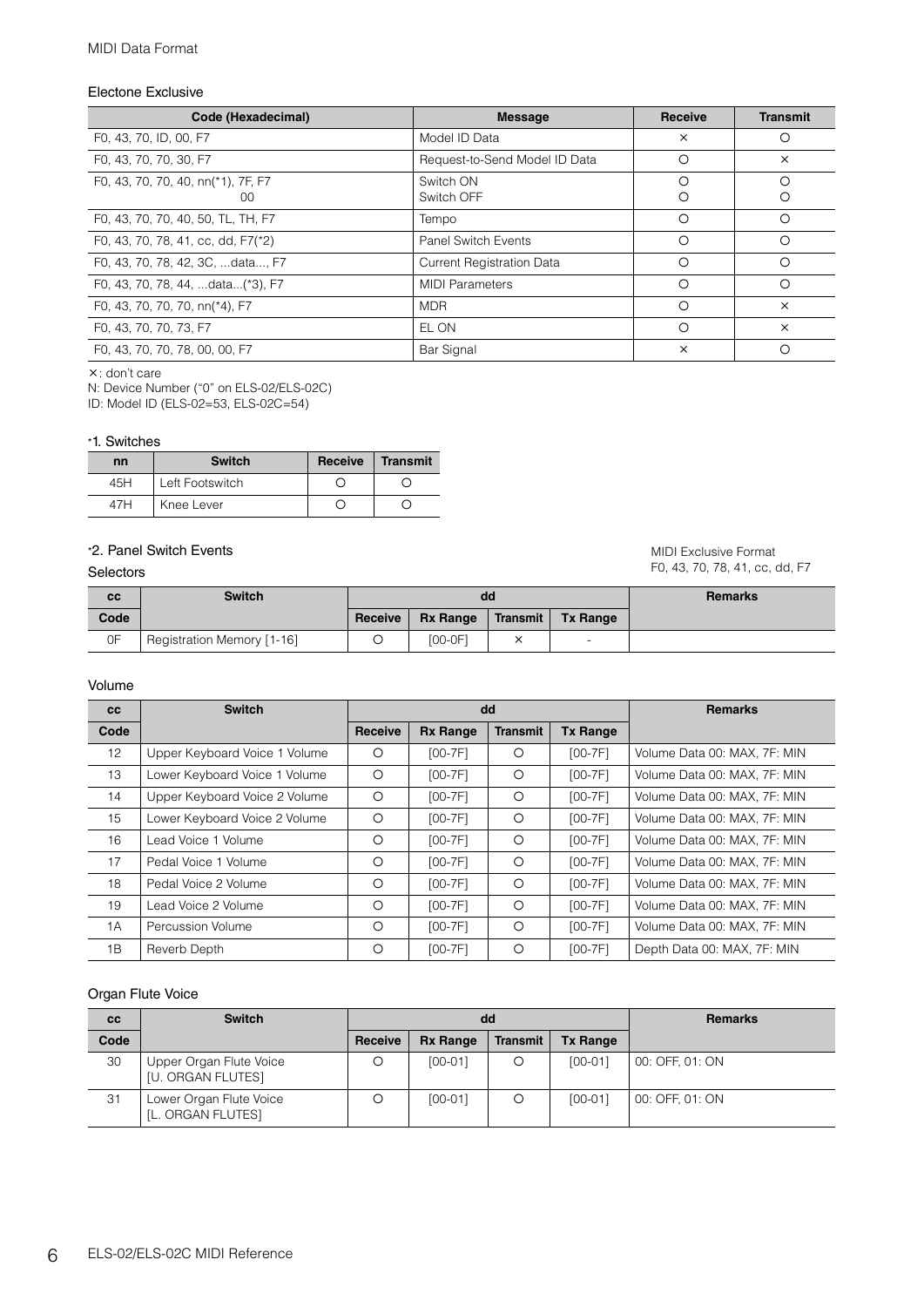#### To Lower

| cc   | <b>Switch</b>                             | dd      |                 |                 |                 | <b>Remarks</b>  |
|------|-------------------------------------------|---------|-----------------|-----------------|-----------------|-----------------|
| Code |                                           | Receive | <b>Rx Range</b> | <b>Transmit</b> | <b>Tx Range</b> |                 |
| 36   | Lead Voice 1 To Lower<br>$[TO$ LOWER $\P$ | Ο       | $[00-01]$       | Ο               | $[00-01]$       | 00: OFF, 01: ON |
| 37   | Pedal Voice 1 To Lower<br>[TO LOWER ▲]    | Ο       | $[00-01]$       | O               | $[00-01]$       | 00: OFF, 01: ON |
| 38   | Pedal Voice 2 To Lower<br>[TO LOWER ▲]    | Ο       | $[00-01]$       | Ο               | $[00-01]$       | 00: OFF, 01: ON |

#### Solo Mode

| cc   | <b>Switch</b>                             |         |                 | dd       | <b>Remarks</b>  |                 |
|------|-------------------------------------------|---------|-----------------|----------|-----------------|-----------------|
| Code |                                           | Receive | <b>Rx Range</b> | Transmit | <b>Tx Range</b> |                 |
| 39   | Lead Voice 2 Solo (Knee)<br>[SOLO (KNEE)] |         | $[00-01]$       |          | $[00-01]$       | 00: OFF, 01: ON |

#### Brilliance

| <b>CC</b> | <b>Switch</b>                     |         |                 | dd              | <b>Remarks</b>  |                           |
|-----------|-----------------------------------|---------|-----------------|-----------------|-----------------|---------------------------|
| Code      |                                   | Receive | <b>Rx Range</b> | <b>Transmit</b> | <b>Tx Range</b> |                           |
| 42        | Upper Keyboard Voice 1 Brilliance | O       | $[00-06]$       | O               | $[00-06]$       | 00: BRILLIANT, 06: MELLOW |
| 43        | Lower Keyboard Voice 1 Brilliance | $\circ$ | $[00-06]$       | O               | $[00-06]$       | 00: BRILLIANT, 06: MELLOW |
| 44        | Upper Keyboard Voice 2 Brilliance | O       | $[00-06]$       | $\circ$         | $[00-06]$       | 00: BRILLIANT, 06: MELLOW |
| 45        | Lower Keyboard Voice 2 Brilliance | $\circ$ | $[00-06]$       | O               | $[00-06]$       | 00: BRILLIANT, 06: MELLOW |
| 46        | Lead Voice 1 Brilliance           | $\circ$ | $[00-06]$       | O               | $[00-06]$       | 00: BRILLIANT, 06: MELLOW |
| 47        | Pedal Voice 1 Brilliance          | Ο       | $[00-06]$       | $\circ$         | $[00-06]$       | 00: BRILLIANT, 06: MELLOW |
| 48        | Pedal Voice 2 Brilliance          | O       | $[00-06]$       | O               | $[00-06]$       | 00: BRILLIANT, 06: MELLOW |
| 49        | Lead Voice 2 Brilliance           | $\circ$ | $[00-06]$       | Ο               | $[00-06]$       | 00: BRILLIANT, 06: MELLOW |

#### Sustain

| cc   | <b>Switch</b>                |         |                 | dd              | <b>Remarks</b>  |                 |
|------|------------------------------|---------|-----------------|-----------------|-----------------|-----------------|
| Code |                              | Receive | <b>Rx Range</b> | <b>Transmit</b> | <b>Tx Range</b> |                 |
| 50   | Upper Sustain [UPPER (KNEE)] |         | $[00-01]$       |                 | $[00-01]$       | 00: OFF, 01: ON |
| 51   | Lower Sustain [LOWER (KNEE)] |         | [00-01]         |                 | $[00-01]$       | 00: OFF, 01: ON |
| 52   | Pedal Sustain [PEDAL]        |         | $[00-01]$       |                 | $[00-01]$       | 00: OFF, 01: ON |

#### Solo Bar

| cc   | <b>Switch</b> |         | dd              |          | <b>Remarks</b>  |                 |
|------|---------------|---------|-----------------|----------|-----------------|-----------------|
| Code |               | Receive | <b>Rx Range</b> | Transmit | <b>Tx Range</b> |                 |
| 59   | Solo Bar      |         | [00-01]         |          | $\sim$          | 00: OFF, 01: ON |

#### Keyboard Percussion

| cc   | <b>Switch</b>           |         |                 | dd       | <b>Remarks</b>  |                 |
|------|-------------------------|---------|-----------------|----------|-----------------|-----------------|
| Code |                         | Receive | <b>Rx Range</b> | Transmit | <b>Tx Range</b> |                 |
| 5B   | Keyboard Percussion [1] |         | $[00-01]$       |          | $[00-01]$       | 00: OFF, 01: ON |
| 5C   | Keyboard Percussion [2] |         | $[00-01]$       |          | $[00-01]$       | 00: OFF, 01: ON |

#### Disable

| cc   | <b>Switch</b> | dd                                                          |           |  |           | <b>Remarks</b>  |
|------|---------------|-------------------------------------------------------------|-----------|--|-----------|-----------------|
| Code |               | <b>Rx Range</b><br>Transmit  <br><b>Tx Range</b><br>Receive |           |  |           |                 |
| 5F   | Disable [D.]  |                                                             | $[00-01]$ |  | $[00-01]$ | 00: OFF, 01: ON |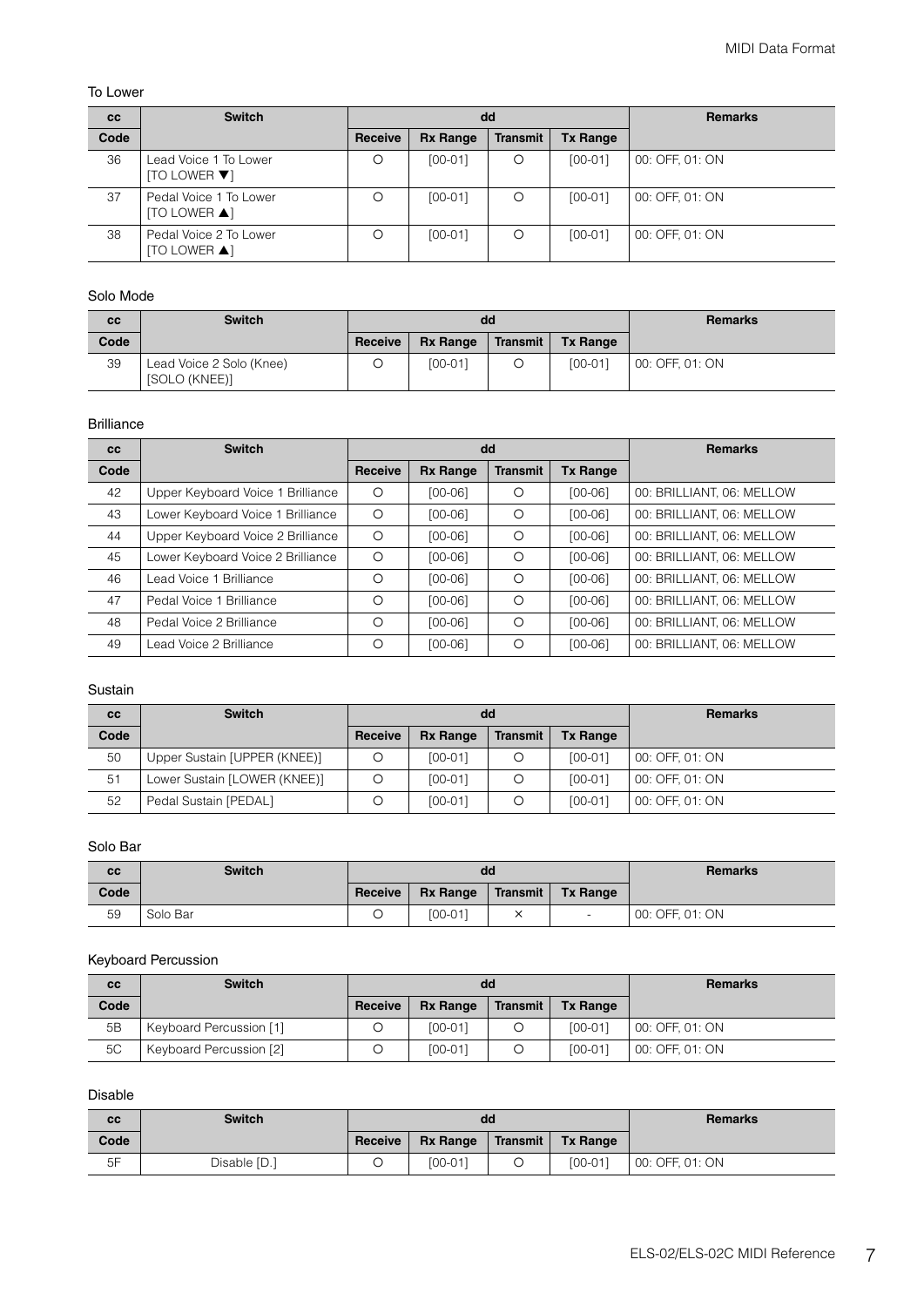#### Rotary Speaker

| cc   | <b>Switch</b>                             |         |                 | dd       | <b>Remarks</b>  |                 |
|------|-------------------------------------------|---------|-----------------|----------|-----------------|-----------------|
| Code |                                           | Receive | <b>Rx Range</b> | Transmit | <b>Tx Range</b> |                 |
| 60   | Rotary Speaker Speed<br>[ROTARY SP SPEED] |         | $[00-01]$       |          | $[00-01]$       | 00: OFF, 01: ON |

#### Rhythm Sequence

| cc   | <b>Switch</b>      |         |                 | dd              | <b>Remarks</b>  |                 |
|------|--------------------|---------|-----------------|-----------------|-----------------|-----------------|
| Code |                    | Receive | <b>Rx Range</b> | <b>Transmit</b> | <b>Tx Range</b> |                 |
| 61   | Sequence 1 [SEQ.1] |         | [00-01]         | Ο               | $[00-01]$       | 00: OFF, 01: ON |
| 62   | Sequence 2 [SEQ.2] |         | [00-01]         |                 | $[00-01]$       | 00: OFF, 01: ON |
| 63   | Sequence 3 [SEQ.3] |         | $[00-01]$       |                 | $[00-01]$       | 00: OFF, 01: ON |
| 64   | Sequence 4 [SEQ.4] |         | $[00-01]$       |                 | $[00-01]$       | 00: OFF, 01: ON |

#### \*3. MIDI Parameter

#### Voice Section Parameters

#### Panel Voice Parameters

(Address mm: 0 – 7 = UK1, UK2, LK1, LK2, LEAD 1, LEAD 2, PEDAL 1, PEDAL 2)

MIDI Exclusive Format F0, 43, 70, 78, 44, hh, mm, ll, ..., F7

|    | <b>Address</b> |              | <b>Size</b>  | <b>Data</b>                                     | Parameter                 | <b>Data</b>                                     | Receive | <b>Rx Range</b>                                     | <b>Transmit</b> | <b>Tx Range</b>                                 |
|----|----------------|--------------|--------------|-------------------------------------------------|---------------------------|-------------------------------------------------|---------|-----------------------------------------------------|-----------------|-------------------------------------------------|
| hh | mm             | $\mathbf{H}$ |              |                                                 |                           |                                                 |         |                                                     |                 |                                                 |
| 10 | $00 - 07$      | $00-0D$      | 5            | 00-7F<br>00-7F<br>$00 - 02$<br>00-7F<br>$00-0F$ | Voice Assign Number       | 00-7F<br>00-7F<br>$00 - 02$<br>00-7F<br>$00-0F$ | $\circ$ | $00 - 7F$<br>00-7F<br>$00 - 02$<br>00-7F<br>$00-0F$ | $\circ$         | 00-7F<br>00-7F<br>$00 - 02$<br>00-7F<br>$00-0F$ |
| 10 | $00 - 07$      | 10           | $\mathbf{1}$ | $00-0D$                                         | Voice Selector Number     | $00-0D$                                         | $\circ$ | $00-0D$                                             | $\circ$         | $00-0D$                                         |
| 10 | $00 - 07$      | 11           | 1            | 00-7F                                           | Volume                    | 00: MIN<br>7F: MAX                              | O       | 00-7F                                               | ×               |                                                 |
| 10 | 00-07          | 12           | 1            | 00-7F                                           | Reverb (Send Level)       | 00: MIN<br>7F: MAX                              | $\circ$ | 00-7F                                               | $\circ$         | 00-7F                                           |
| 10 | $00 - 07$      | 13           | $\mathbf{1}$ | 00-7F                                           | <b>Brilliance</b>         | 00: BRILLIANT<br>40: CENTER<br>7F: MELLOW       | $\circ$ | 00-7F                                               | $\times$        | ÷,                                              |
| 10 | $00 - 07$      | 14           | $\mathbf{1}$ | $00 - 04$                                       | Feet                      | 00: PRESET<br>01:16'<br>02:8'<br>03:4'<br>04:2' | $\circ$ | 00-7F                                               | $\circ$         | $00 - 04$                                       |
| 10 | 00-07          | 15           | $\mathbf{1}$ | 00-7F                                           | Pan                       | 00: LEFT<br>40: CENTER<br>7F: RIGHT             | $\circ$ | 00-7F                                               | $\circ$         | 08-78                                           |
| 10 | $00 - 07$      | 16           | $\mathbf{1}$ | 00-7F                                           | Touch Tone Initial Touch  | 00: MIN<br>7F: MAX                              | O       | 00-7F                                               | $\circ$         | 00-7F                                           |
| 10 | $00 - 07$      | 17           | $\mathbf{1}$ | 00-7F                                           | Touch Tone After Touch    | 00: MIN<br>7F: MAX                              | $\circ$ | 00-7F                                               | $\circ$         | 00-7F                                           |
| 10 | $00 - 07$      | 18           | $\mathbf{1}$ | 00-7F                                           | Pitch After Touch         | 00: NARROW<br>7F: WIDE                          | $\circ$ | 00-7F                                               | $\circ$         | 32-4E                                           |
| 10 | $00 - 07$      | 19           | 1            | 00-7F                                           | User Vibrato              | 00: PRESET<br>01: USER                          | O       | 00-7F                                               | $\circ$         | $00 - 01$                                       |
| 10 | $00 - 07$      | 1A           | $\mathbf{1}$ | 00-7F                                           | Vibrato Delay             | 00: SHORT<br>7F: LONG                           | $\circ$ | 00-7F                                               | $\circ$         | $02 - 1A$                                       |
| 10 | $00 - 07$      | 1B           | $\mathbf{1}$ | 00-7F                                           | Vibrato Depth             | 00: MIN<br>7F: MAX                              | $\circ$ | 00-7F                                               | $\circ$         | 00-54                                           |
| 10 | $00 - 07$      | 1C           | $\mathbf{1}$ | 00-7F                                           | Vibrato Speed             | 00: SLOW<br>7F: FAST                            | $\circ$ | 00-7F                                               | $\circ$         | $3C-6C$                                         |
| 10 | $00 - 05$      | 1D           | 1            | 00-7F                                           | Pitch Horizontal Touch    | 00: NARROW<br>7F: WIDE                          | $\circ$ | 00-7F                                               | $\circ$         | 00-7F                                           |
| 10 | $00 - 07$      | 1E           | $\mathbf{1}$ | 00-7F                                           | Touch Vibrato (On/Off)    | 00: OFF<br>7F: ON                               | $\circ$ | 00-7F                                               | $\circ$         | 00-7F                                           |
| 10 | 04-07          | 1F           | 1            | 00-7F                                           | TO LOWER ▲/▼/SOLO (KNEE)  | 00: OFF<br>01: ON                               | $\circ$ | 00-7F                                               | $\times$        | $\overline{\phantom{a}}$                        |
| 10 | 04-05          | 20           | 1            | $00 - 02$                                       | Slide (On/Knee Lever/Off) | 00: OFF<br>01: ON<br>02: Knee Lever             | $\circ$ | $00 - 02$                                           | $\circ$         | $00 - 02$                                       |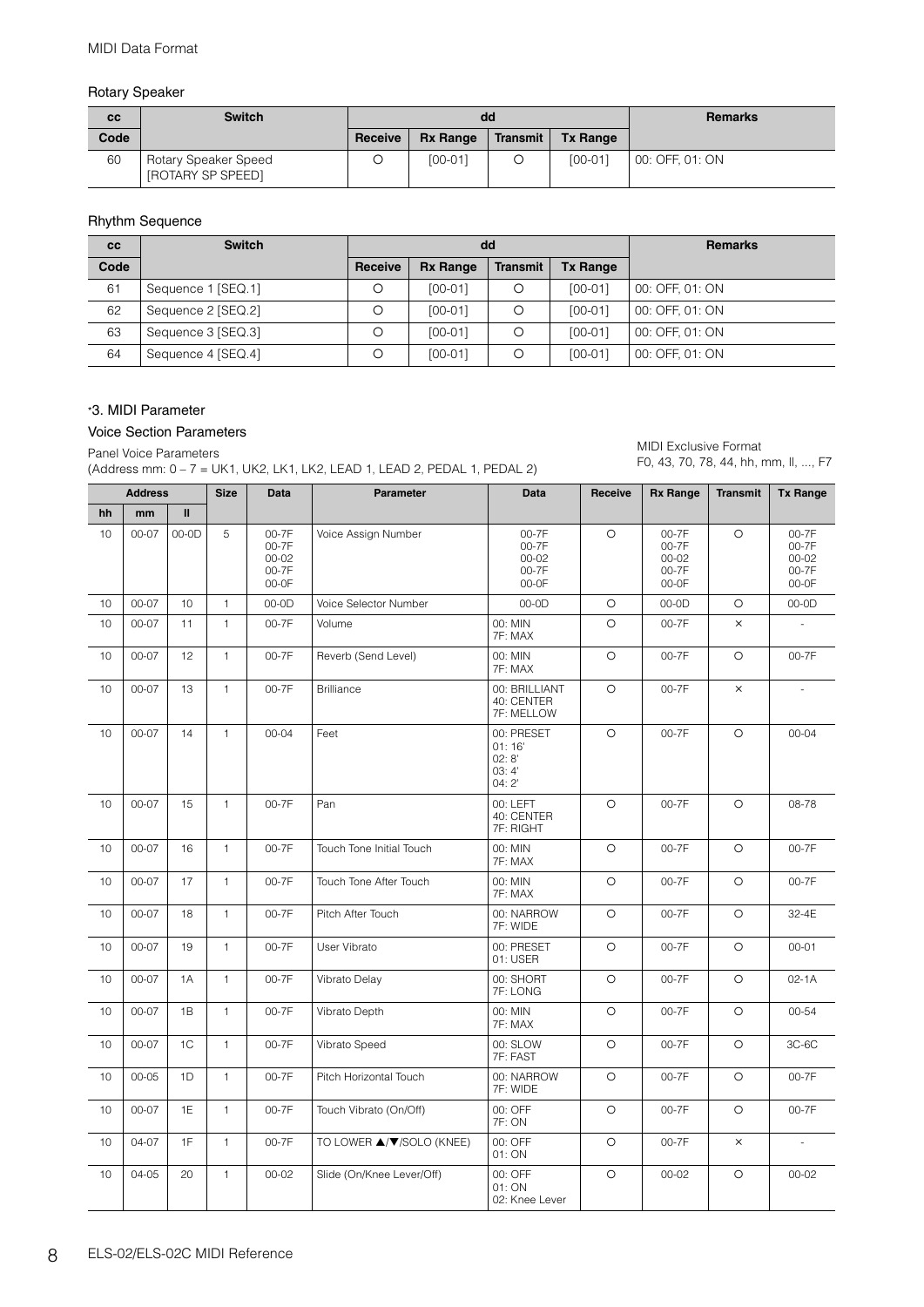|    | <b>Address</b>      |               | <b>Size</b>    | Data                     | <b>Parameter</b>              | Data                                   | Receive | <b>Rx Range</b>          | <b>Transmit</b> | <b>Tx Range</b>          |
|----|---------------------|---------------|----------------|--------------------------|-------------------------------|----------------------------------------|---------|--------------------------|-----------------|--------------------------|
| hh | mm                  | $\mathbf{II}$ |                |                          |                               |                                        |         |                          |                 |                          |
| 10 | 04-05               | 21            | 1              | 00-7F                    | Slide Time                    | 00: FAST<br>7F: SLOW                   | O       | 00-7F                    | $\circ$         | 02-7F                    |
| 10 | 00-07               | 22            | 1              | 00-7F                    | Tune/Detune                   | 00: Down<br>40: Center<br>7F: Up       | $\circ$ | 00-7F                    | $\circ$         | 00-7F                    |
| 10 | $00 - 01/$<br>04-07 | 23            | $\mathbf{1}$   | 00-7F                    | 2nd Expression Pitch Bend     | 00: OFF<br>01: ON                      | $\circ$ | 00-7F                    | $\circ$         | $00 - 01$                |
| 10 | $00 - 05$           | 24            | $\mathbf{1}$   | 00-7F                    | Footswitch Glide Control      | 00: OFF<br>01: ON                      | $\circ$ | 00-7F                    | $\circ$         | $00 - 01$                |
| 10 | $00 - 07$           | 25            | $\mathbf{1}$   | 3A-46                    | Transpose                     | 3A: KeyDown<br>40: Normal<br>46: KeyUp | $\circ$ | 3A-46                    | $\circ$         | 3A-46                    |
| 10 | 06-07               | 28            | $\mathbf{1}$   | 00-7F                    | Poly (On/Off)                 | 00: Mono<br>01: Poly                   | $\circ$ | 00-7F                    | $\circ$         | $00 - 01$                |
| 10 | 05                  | 29            | $\mathbf{1}$   | 00-7F                    | Priority (Last/Top)           | 00: TOP<br>01: LAST                    | O       | 00-7F                    | O               | $00 - 01$                |
| 10 | $00 - 07$           | 2A            | $\mathbf{1}$   | 00-7F                    | Volume Mute                   | 00: Mute OFF<br>01: Mute ON            | $\circ$ | 00-7F                    | $\circ$         | $00 - 01$                |
| 10 | $00 - 07$           | 40            | 3              | $00\,$<br>00-7F<br>00-7F | Effect 1 Type MSB/LSB         | $00\,$<br>00-7F<br>00-7F               | $\circ$ | $00\,$<br>00-7F<br>00-7F | $\circ$         | $00\,$<br>00-7F<br>00-7F |
| 10 | $00 - 07$           | 41            | 2              | 0000-7F7F                | Effect 1 Parameter 1 MSB/LSB  | 0000-7F7F                              | O       | 0000-7F7F                | O               | 0000-7F7F                |
| 10 | $00 - 07$           | 42            | $\overline{c}$ | 0000-7F7F                | Effect 1 Parameter 2 MSB/LSB  | 0000-7F7F                              | O       | 0000-7F7F                | O               | 0000-7F7F                |
| 10 | 00-07               | 43            | $\mathbf{2}$   | 0000-7F7F                | Effect 1 Parameter 3 MSB/LSB  | 0000-7F7F                              | O       | 0000-7F7F                | O               | 0000-7F7F                |
| 10 | 00-07               | 44            | $\mathbf{2}$   | 0000-7F7F                | Effect 1 Parameter 4 MSB/LSB  | 0000-7F7F                              | O       | 0000-7F7F                | $\circ$         | 0000-7F7F                |
| 10 | 00-07               | 45            | $\overline{c}$ | 0000-7F7F                | Effect 1 Parameter 5 MSB/LSB  | 0000-7F7F                              | $\circ$ | 0000-7F7F                | $\circ$         | 0000-7F7F                |
| 10 | 00-07               | 46            | $\mathbf{2}$   | 0000-7F7F                | Effect 1 Parameter 6 MSB/LSB  | 0000-7F7F                              | O       | 0000-7F7F                | $\circ$         | 0000-7F7F                |
| 10 | 00-07               | 47            | $\mathbf{2}$   | 0000-7F7F                | Effect 1 Parameter 7 MSB/LSB  | 0000-7F7F                              | O       | 0000-7F7F                | O               | 0000-7F7F                |
| 10 | $00 - 07$           | 48            | $\overline{c}$ | 0000-7F7F                | Effect 1 Parameter 8 MSB/LSB  | 0000-7F7F                              | $\circ$ | 0000-7F7F                | $\circ$         | 0000-7F7F                |
| 10 | 00-07               | 49            | $\mathbf{2}$   | 0000-7F7F                | Effect 1 Parameter 9 MSB/LSB  | 0000-7F7F                              | O       | 0000-7F7F                | $\circ$         | 0000-7F7F                |
| 10 | 00-07               | 4A            | $\mathbf{2}$   | 0000-7F7F                | Effect 1 Parameter 10 MSB/LSB | 0000-7F7F                              | O       | 0000-7F7F                | $\circ$         | 0000-7F7F                |
| 10 | 00-07               | 4B            | $\overline{c}$ | 0000-7F7F                | Effect 1 Parameter 11         | 0000-7F7F                              | $\circ$ | 0000-7F7F                | $\circ$         | 0000-7F7F                |
| 10 | 00-07               | 4C            | $\mathbf{2}$   | 0000-7F7F                | Effect 1 Parameter 12         | 0000-7F7F                              | O       | 0000-7F7F                | $\circ$         | 0000-7F7F                |
| 10 | 00-07               | 4D            | $\mathbf{2}$   | 0000-7F7F                | Effect 1 Parameter 13         | 0000-7F7F                              | O       | 0000-7F7F                | $\circ$         | 0000-7F7F                |
| 10 | 00-07               | 4E            | $\overline{c}$ | 0000-7F7F                | Effect 1 Parameter 14         | 0000-7F7F                              | O       | 0000-7F7F                | $\circ$         | 0000-7F7F                |
| 10 | 00-07               | 4F            | $\overline{c}$ | 0000-7F7F                | Effect 1 Parameter 15         | 0000-7F7F                              | O       | 0000-7F7F                | $\circ$         | 0000-7F7F                |
| 10 | 00-07               | 50            | $\mathbf{2}$   | 0000-7F7F                | Effect 1 Parameter 16         | 0000-7F7F                              | O       | 0000-7F7F                | O               | 0000-7F7F                |
| 10 | 00-07               | 51            | 3              | 00<br>00-7F<br>00-7F     | Effect 2 Type MSB/LSB         | $00\,$<br>00-7F<br>00-7F               | O       | 00<br>00-7F<br>00-7F     | $\circ$         | $00\,$<br>00-7F<br>00-7F |
| 10 | 00-07               | 52            | $\mathbf{2}$   | 0000-7F7F                | Effect 2 Parameter 1 MSB/LSB  | 0000-7F7F                              | $\circ$ | 0000-7F7F                | $\circ$         | 0000-7F7F                |
| 10 | 00-07               | 53            | $\mathbf{2}$   | 0000-7F7F                | Effect 2 Parameter 2 MSB/LSB  | 0000-7F7F                              | O       | 0000-7F7F                | $\circ$         | 0000-7F7F                |
| 10 | 00-07               | 54            | $\mathbf{2}$   | 0000-7F7F                | Effect 2 Parameter 3 MSB/LSB  | 0000-7F7F                              | O       | 0000-7F7F                | O               | 0000-7F7F                |
| 10 | 00-07               | 55            | $\mathbf{2}$   | 0000-7F7F                | Effect 2 Parameter 4 MSB/LSB  | 0000-7F7F                              | O       | 0000-7F7F                | O               | 0000-7F7F                |
| 10 | 00-07               | 56            | $\overline{c}$ | 0000-7F7F                | Effect 2 Parameter 5 MSB/LSB  | 0000-7F7F                              | O       | 0000-7F7F                | O               | 0000-7F7F                |
| 10 | 00-07               | 57            | $\overline{c}$ | 0000-7F7F                | Effect 2 Parameter 6 MSB/LSB  | 0000-7F7F                              | O       | 0000-7F7F                | O               | 0000-7F7F                |
| 10 | 00-07               | 58            | $\overline{c}$ | 0000-7F7F                | Effect 2 Parameter 7 MSB/LSB  | 0000-7F7F                              | $\circ$ | 0000-7F7F                | $\circ$         | 0000-7F7F                |
| 10 | 00-07               | 59            | $\mathbf{2}$   | 0000-7F7F                | Effect 2 Parameter 8 MSB/LSB  | 0000-7F7F                              | $\circ$ | 0000-7F7F                | $\circ$         | 0000-7F7F                |
| 10 | 00-07               | 5A            | $\mathbf{2}$   | 0000-7F7F                | Effect 2 Parameter 9 MSB/LSB  | 0000-7F7F                              | O       | 0000-7F7F                | $\circ$         | 0000-7F7F                |
| 10 | 00-07               | 5B            | $\mathbf{2}$   | 0000-7F7F                | Effect 2 Parameter 10 MSB/LSB | 0000-7F7F                              | O       | 0000-7F7F                | O               | 0000-7F7F                |
| 10 | 00-07               | 5C            | $\mathbf{2}$   | 0000-7F7F                | Effect 2 Parameter 11         | 0000-7F7F                              | O       | 0000-7F7F                | O               | 0000-7F7F                |
| 10 | 00-07               | 5D            | $\overline{c}$ | 0000-7F7F                | Effect 2 Parameter 12         | 0000-7F7F                              | O       | 0000-7F7F                | O               | 0000-7F7F                |
| 10 | 00-07               | 5E            | 2              | 0000-7F7F                | Effect 2 Parameter 13         | 0000-7F7F                              | O       | 0000-7F7F                | O               | 0000-7F7F                |
| 10 | 00-07               | 5F            | $\mathbf{2}$   | 0000-7F7F                | Effect 2 Parameter 14         | 0000-7F7F                              | O       | 0000-7F7F                | $\circ$         | 0000-7F7F                |
| 10 | 00-07               | 60            | $\mathbf{2}$   | 0000-7F7F                | Effect 2 Parameter 15         | 0000-7F7F                              | O       | 0000-7F7F                | O               | 0000-7F7F                |
| 10 | 00-07               | 61            | $\mathbf{2}$   | 0000-7F7F                | Effect 2 Parameter 16         | 0000-7F7F                              | O       | 0000-7F7F                | $\circ$         | 0000-7F7F                |
| 10 | 00-07               | 63            | 1              | 00-7F                    | Sustain Length                | 7F: Hold<br>7E: Long<br>00: Short      | O       | 00-7F                    | O               | 00-7F                    |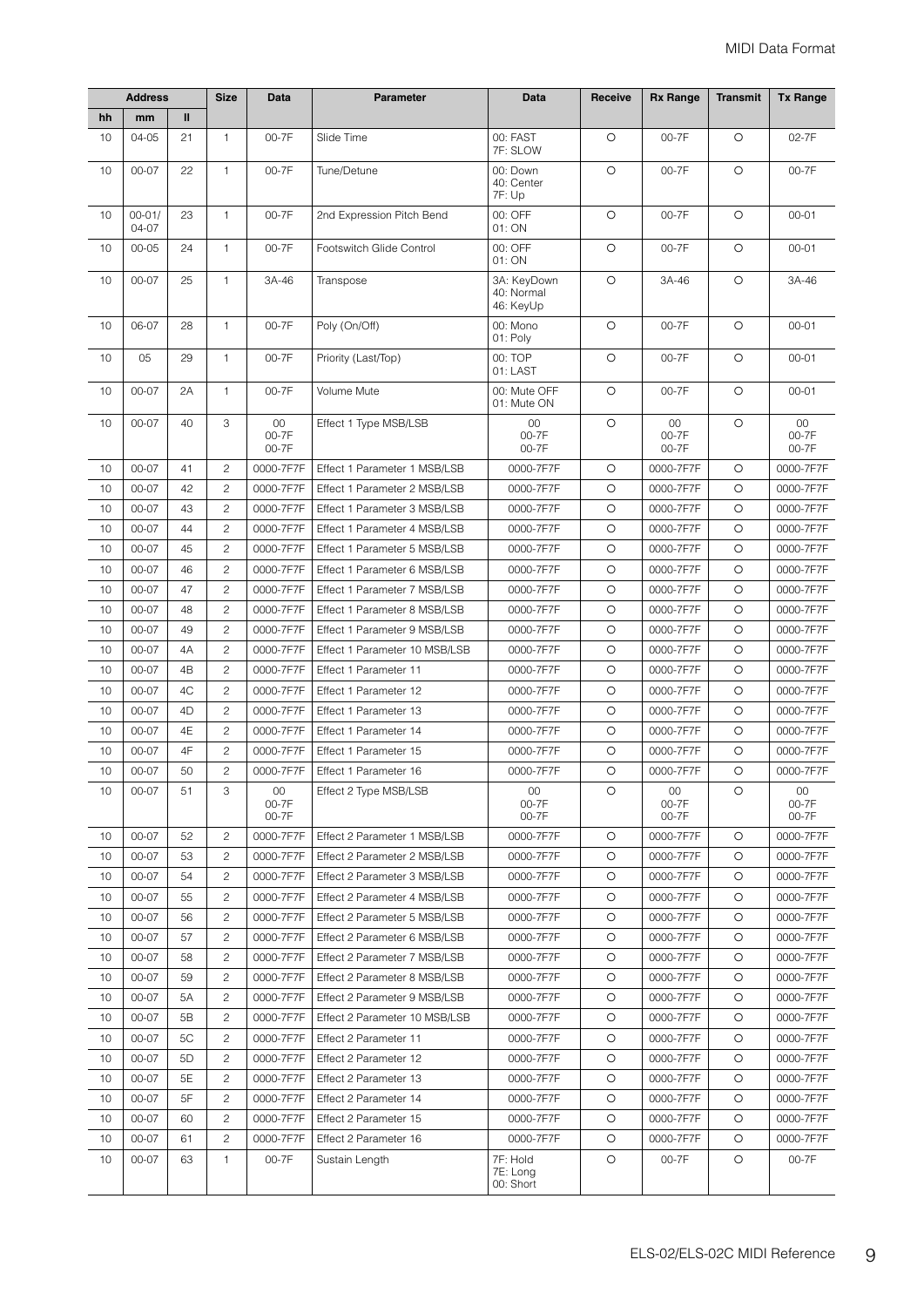|    | <b>Address</b> |    | <b>Size</b> | <b>Data</b> | <b>Parameter</b>          | Data                              | Receive | <b>Rx Range</b> | <b>Transmit</b> | <b>Tx Range</b> |
|----|----------------|----|-------------|-------------|---------------------------|-----------------------------------|---------|-----------------|-----------------|-----------------|
| hh | mm             | Ш  |             |             |                           |                                   |         |                 |                 |                 |
| 10 | $00 - 07$      | 64 |             | $00 - 02$   | ARTICULATION FOOT SW LEFT | 00: OFF<br>01: ART.1<br>02: ART.2 | O       | $00 - 02$       |                 | $00 - 02$       |
| 10 | 00-07          | 65 |             | $00-7F$     | ARTICULATION AUTO         | 01: ON<br>00: OFF                 |         | $00-7F$         |                 | 00-7F           |

#### Organ Flute Voice Parameters (Address mm: 0 – 1 = UK, LK)

|    | <b>Address</b> |    | <b>Size</b>    | <b>Data</b>              | Parameter                  | Data                                | Receive    | <b>Rx Range</b>          | <b>Transmit</b> | <b>Tx Range</b>          |
|----|----------------|----|----------------|--------------------------|----------------------------|-------------------------------------|------------|--------------------------|-----------------|--------------------------|
| hh | mm             | Ш  |                |                          |                            |                                     |            |                          |                 |                          |
| 11 | $00 - 01$      | 00 | $\mathbf{1}$   | 00-7F                    | Footage 16'                | 00: MIN<br>7F: MAX                  | O          | 00-7F                    | $\circ$         | 00-7F                    |
| 11 | $00 - 01$      | 01 | 1              | 00-7F                    | Footage 8'                 | 00: MIN<br>7F: MAX                  | $\circ$    | 00-7F                    | $\circ$         | 00-7F                    |
| 11 | $00 - 01$      | 02 | $\mathbf{1}$   | 00-7F                    | Footage 5-1/3'             | 00: MIN<br>7F: MAX                  | $\bigcirc$ | 00-7F                    | $\bigcirc$      | 00-7F                    |
| 11 | $00 - 01$      | 03 | $\mathbf{1}$   | 00-7F                    | Footage 4'                 | 00: MIN<br>7F: MAX                  | $\circ$    | 00-7F                    | $\circ$         | 00-7F                    |
| 11 | $00 - 01$      | 04 | $\mathbf{1}$   | 00-7F                    | Footage 2-2/3'             | 00: MIN<br>7F: MAX                  | $\circ$    | 00-7F                    | $\circ$         | 00-7F                    |
| 11 | $00 - 01$      | 05 | 1              | 00-7F                    | Footage 2'                 | 00: MIN<br>7F: MAX                  | $\circ$    | 00-7F                    | $\circ$         | 00-7F                    |
| 11 | $00 - 01$      | 06 | $\mathbf{1}$   | 00-7F                    | Footage 1-3/5'             | 00: MIN<br>7F: MAX                  | $\bigcirc$ | 00-7F                    | $\bigcirc$      | 00-7F                    |
| 11 | $00 - 01$      | 07 | 1              | 00-7F                    | Footage 1-1/3'             | 00: MIN<br>7F: MAX                  | $\circ$    | 00-7F                    | $\circ$         | 00-7F                    |
| 11 | $00 - 01$      | 08 | $\mathbf{1}$   | 00-7F                    | Footage 1'                 | 00: MIN<br>7F: MAX                  | $\circ$    | 00-7F                    | $\circ$         | 00-7F                    |
| 11 | $00 - 01$      | 09 | $\mathbf{1}$   | 00-7F                    | Response                   | 00: FAST<br>7F: SLOW                | $\circ$    | 00-7F                    | $\circ$         | 00-7F                    |
| 11 | $00 - 01$      | 0A | $\mathbf{1}$   | 00-7F                    | Attack 4'                  | 00: MIN<br>7F: MAX                  | $\circ$    | 00-7F                    | $\circ$         | 00-7F                    |
| 11 | $00 - 01$      | 0B | 1              | 00-7F                    | Attack 2-2/3'              | 00: MIN<br>7F: MAX                  | $\circ$    | 00-7F                    | $\circ$         | 00-7F                    |
| 11 | $00 - 01$      | 0C | $\mathbf{1}$   | 00-7F                    | Attack 2'                  | 00: MIN<br>7F: MAX                  | $\bigcirc$ | 00-7F                    | $\circ$         | 00-7F                    |
| 11 | $00 - 01$      | 0D | $\mathbf{1}$   | 00-7F                    | Attack Length              | 00: Short<br>7F: Long               | $\circ$    | 00-7F                    | $\circ$         | 00-7F                    |
| 11 | $00 - 01$      | 10 | $\mathbf{1}$   | 00-7F                    | Organ Flutes (On/Off)      | 00: OFF<br>01: ON                   | $\circ$    | 00-7F                    | $\times$        | $\overline{\phantom{a}}$ |
| 11 | $00 - 01$      | 11 | 1              | 00-7F                    | Volume                     | 00: MIN<br>7F: MAX                  | $\circ$    | 00-7F                    | $\circ$         | 00-7F                    |
| 11 | $00 - 01$      | 12 | $\mathbf{1}$   | 00-7F                    | Reverb (Send Level)        | 00: MIN<br>7F: MAX                  | $\circ$    | 00-7F                    | O               | 00-7F                    |
| 11 | $00 - 01$      | 13 | 1              | 00-7F                    | Type (Sine/Vintage/Euro)   | 00: Sine<br>01: Vintage<br>02: Euro | $\circ$    | 00-7F                    | $\circ$         | $00 - 02$                |
| 11 | $00 - 01$      | 19 | $\mathbf{1}$   | 00-7F                    | Vibrato On/Off             | 00: OFF<br>01: ON                   | $\circ$    | 00-7F                    | $\circ$         | $00 - 01$                |
| 11 | $00 - 01$      | 1B | 1              | 00-7F                    | Vibrato Depth              | 00: MIN<br>7F: MAX                  | $\circ$    | 00-7F                    | $\circ$         | $00 - 02$                |
| 11 | $00 - 01$      | 1C | 1              | 00-7F                    | Vibrato Speed              | 7F: Fast<br>00: Slow                | O          | 00-7F                    | O               | 00-3F                    |
| 11 | $00 - 01$      | 40 | 3              | $00\,$<br>00-7F<br>00-7F | Effect Type MSB/LSB        | $00\,$<br>00-7F<br>00-7F            | O          | $00\,$<br>00-7F<br>00-7F | $\circ$         | $00\,$<br>00-7F<br>00-7F |
| 11 | $00 - 01$      | 41 | $\overline{c}$ | 0000-7F7F                | Effect Parameter 1 MSB/LSB | 0000-7F7F                           | O          | 0000-7F7F                | $\circ$         | 0000-7F7F                |
| 11 | $00 - 01$      | 42 | $\overline{c}$ | 0000-7F7F                | Effect Parameter 2 MSB/LSB | 0000-7F7F                           | $\circ$    | 0000-7F7F                | O               | 0000-7F7F                |
| 11 | $00 - 01$      | 43 | 2              | 0000-7F7F                | Effect Parameter 3 MSB/LSB | 0000-7F7F                           | O          | 0000-7F7F                | O               | 0000-7F7F                |
| 11 | $00 - 01$      | 44 | $\overline{c}$ | 0000-7F7F                | Effect Parameter 4 MSB/LSB | 0000-7F7F                           | O          | 0000-7F7F                | $\circ$         | 0000-7F7F                |
| 11 | $00 - 01$      | 45 | $\overline{c}$ | 0000-7F7F                | Effect Parameter 5 MSB/LSB | 0000-7F7F                           | O          | 0000-7F7F                | $\circ$         | 0000-7F7F                |
| 11 | $00 - 01$      | 46 | $\mathbf{2}$   | 0000-7F7F                | Effect Parameter 6 MSB/LSB | 0000-7F7F                           | O          | 0000-7F7F                | O               | 0000-7F7F                |
| 11 | $00 - 01$      | 47 | $\overline{c}$ | 0000-7F7F                | Effect Parameter 7 MSB/LSB | 0000-7F7F                           | O          | 0000-7F7F                | O               | 0000-7F7F                |
| 11 | $00 - 01$      | 48 | $\overline{c}$ | 0000-7F7F                | Effect Parameter 8 MSB/LSB | 0000-7F7F                           | O          | 0000-7F7F                | $\circ$         | 0000-7F7F                |
| 11 | $00 - 01$      | 49 | $\overline{c}$ | 0000-7F7F                | Effect Parameter 9 MSB/LSB | 0000-7F7F                           | O          | 0000-7F7F                | O               | 0000-7F7F                |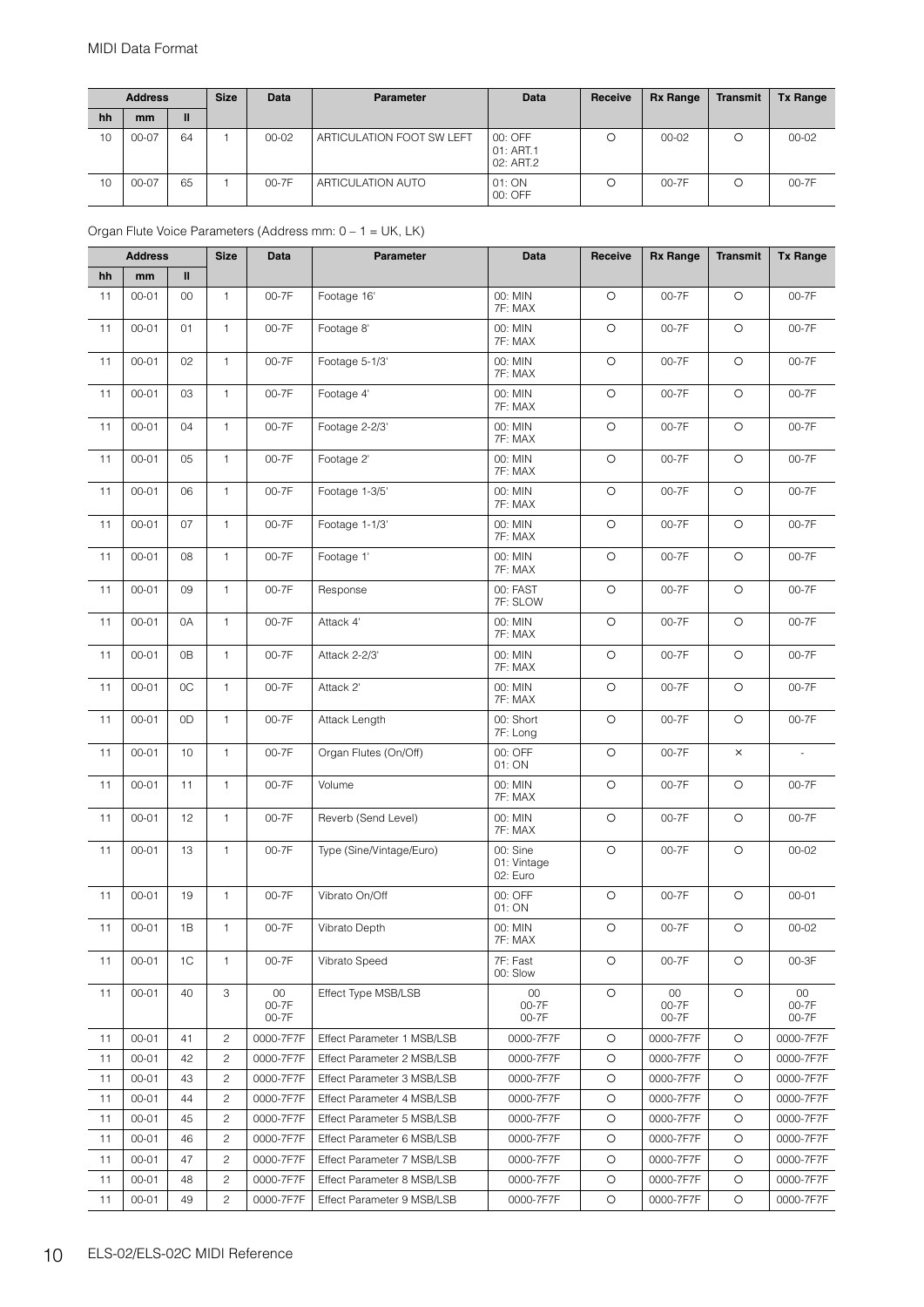|    | <b>Address</b> |    | <b>Size</b>   | <b>Data</b> | <b>Parameter</b>            | Data                              | Receive  | <b>Rx Range</b> | <b>Transmit</b> | <b>Tx Range</b> |
|----|----------------|----|---------------|-------------|-----------------------------|-----------------------------------|----------|-----------------|-----------------|-----------------|
| hh | <sub>mm</sub>  | Ш  |               |             |                             |                                   |          |                 |                 |                 |
| 11 | $00 - 01$      | 4A | 2             | 0000-7F7F   | Effect Parameter 10 MSB/LSB | 0000-7F7F                         | $\circ$  | 0000-7F7F       | $\Omega$        | 0000-7F7F       |
| 11 | $00 - 01$      | 4B | 2             | 0000-7F7F   | <b>Effect Parameter 11</b>  | 0000-7F7F                         | $\Omega$ | 0000-7F7F       | $\circ$         | 0000-7F7F       |
| 11 | $00 - 01$      | AC | $\mathcal{P}$ | 0000-7F7F   | <b>Effect Parameter 12</b>  | 0000-7F7F                         | $\circ$  | 0000-7F7F       | $\Omega$        | 0000-7F7F       |
| 11 | $00 - 01$      | 4D | 2             | 0000-7F7F   | <b>Effect Parameter 13</b>  | 0000-7F7F                         | $\circ$  | 0000-7F7F       | $\circ$         | 0000-7F7F       |
| 11 | $00 - 01$      | 4E | $\mathcal{P}$ | 0000-7F7F   | <b>Effect Parameter 14</b>  | 0000-7F7F                         | $\circ$  | 0000-7F7F       | $\circ$         | 0000-7F7F       |
| 11 | $00 - 01$      | 4F | 2             | 0000-7F7F   | <b>Effect Parameter 15</b>  | 0000-7F7F                         | $\circ$  | 0000-7F7F       | $\Omega$        | 0000-7F7F       |
| 11 | $00 - 01$      | 50 | 2             | 0000-7F7F   | <b>Effect Parameter 16</b>  | 0000-7F7F                         | $\circ$  | 0000-7F7F       | $\Omega$        | 0000-7F7F       |
| 11 | $00 - 01$      | 63 |               | 00-7F       | Sustain Length              | 7F: Hold<br>7E: Long<br>00: Short | $\Omega$ | $00 - 7F$       | $\circ$         | 15-3D, 7F       |

#### Keyboard Parameters

Sustain Parameters (Address mm: 0 – 2 = UK, LK, PEDAL)

|    | <b>Address</b> |    | <b>Size</b> | Data  | <b>Parameter</b>     | Data                  | Receive | <b>Rx Range</b> | Transmit         | <b>Tx Range</b> |
|----|----------------|----|-------------|-------|----------------------|-----------------------|---------|-----------------|------------------|-----------------|
| hh | mm             | П  |             |       |                      |                       |         |                 |                  |                 |
| 12 | $00 - 02$      | 00 |             | 00-7F | Sustain (On/Off)     | 00: OFF<br>01: ON     | О       | 00-7F           | $\times$         |                 |
| 12 | $00 - 02$      | 01 |             | 00-7F | $\text{\textendash}$ | 00: Short<br>7F: Long | О       | 00-7F           | $\check{ }$<br>ᄉ |                 |

Keyboard Percussion Parameters (Address mm: 1 – 2 = K.B.P. [1], K.B.P. [2])

|    | <b>Address</b> |    | <b>Size</b> | Data      | <b>Parameter</b>             | Data                                    | Receive | <b>Rx Range</b> | <b>Transmit</b> | <b>Tx Range</b> |
|----|----------------|----|-------------|-----------|------------------------------|-----------------------------------------|---------|-----------------|-----------------|-----------------|
| hh | mm             | Ш  |             |           |                              |                                         |         |                 |                 |                 |
| 12 | $01 - 02$      | 10 |             | 00-7F     | Keyboard Percussion (On/Off) | 00: OFF<br>01: ON                       | C       | 00-7F           | X               |                 |
| 12 | $01 - 02$      | ۱1 |             | $00 - 28$ | Keyboard Percussion Menu     | 00: PRESET<br>01-28: USER 1-<br>USER 40 |         | $00 - 28$       |                 | $00 - 28$       |

#### Rhythm

Rhythm Parameters

|    | <b>Address</b> |              | <b>Size</b>  | <b>Data</b>                 | <b>Parameter</b>                         | <b>Data</b>                                                                                                                                                                                                    | Receive | <b>Rx Range</b>               | <b>Transmit</b> | <b>Tx Range</b>             |
|----|----------------|--------------|--------------|-----------------------------|------------------------------------------|----------------------------------------------------------------------------------------------------------------------------------------------------------------------------------------------------------------|---------|-------------------------------|-----------------|-----------------------------|
| hh | mm             | $\mathbf{I}$ |              |                             |                                          |                                                                                                                                                                                                                |         |                               |                 |                             |
| 13 | 00             | $00-0B$      | 3            | 00-7F<br>00-7F<br>$00 - 01$ | Rhythm Assign Number                     | 00-7F<br>00-7F<br>$00 - 01$                                                                                                                                                                                    | $\circ$ | $00-7F$<br>00-7F<br>$00 - 01$ | $\circ$         | 00-7F<br>00-7F<br>$00 - 01$ |
| 13 | 00             | 10           | $\mathbf{1}$ | $00-0B$                     | Rhythm Selector Number                   | $00-0B$                                                                                                                                                                                                        | $\circ$ | $00-0B$                       | $\circ$         | $00-0B$                     |
| 13 | 00             | 11           | $\mathbf{1}$ | 00-7F                       | Percussion Volume                        | 00: MIN<br>7F: MAX                                                                                                                                                                                             | $\circ$ | 00-7F                         | $\times$        |                             |
| 13 | 00             | 12           | $\mathbf{1}$ | 00-7F                       | Percussion Reverb (Send Level)           | $00:$ MIN<br>7F: MAX                                                                                                                                                                                           | $\circ$ | 00-7F                         | $\circ$         | 00-7F                       |
| 13 | 00             | 13           | $\mathbf{1}$ | 00-7F                       | 2nd Expression<br>Tempo Control (On/Off) | 00: OFF<br>01: ON                                                                                                                                                                                              | $\circ$ | 00-7F                         | $\circ$         | $00 - 01$                   |
| 13 | 00             | 14           | $\mathbf{1}$ | 00-7F                       | Footswitch Rhythm Control                | 00: INTRO 1<br>01: INTRO 2<br>02: INTRO 3<br>08: MAIN A<br>09: MAIN B<br>0A: MAIN C<br>0B: MAIN D<br>18: BREAK<br>20: ENDING 1<br>21: ENDING 2<br>22: ENDING 3<br>7E: STOP<br>7F: OFF<br>$(INTRO 1 -$<br>STOP) | $\circ$ | 00-7F                         | $\circ$         | 00-7F                       |
| 13 | 00             | 15           | $\mathbf{1}$ | 00-7F                       | Add Drum (On/Off)                        | 00: OFF<br>01: ON                                                                                                                                                                                              | $\circ$ | 00-7F                         | $\circ$         | $00 - 01$                   |
| 13 | 00             | 16           | $\mathbf{1}$ | 00-7F                       | Main Drum (On/Off)                       | 00: OFF<br>01: ON                                                                                                                                                                                              | $\circ$ | 00-7F                         | $\circ$         | $00 - 01$                   |
| 13 | 00             | 17           | $\mathbf{1}$ | 00-7F                       | Chord 1 (On/Off)                         | 00: OFF<br>01: ON                                                                                                                                                                                              | $\circ$ | 00-7F                         | $\circ$         | $00 - 01$                   |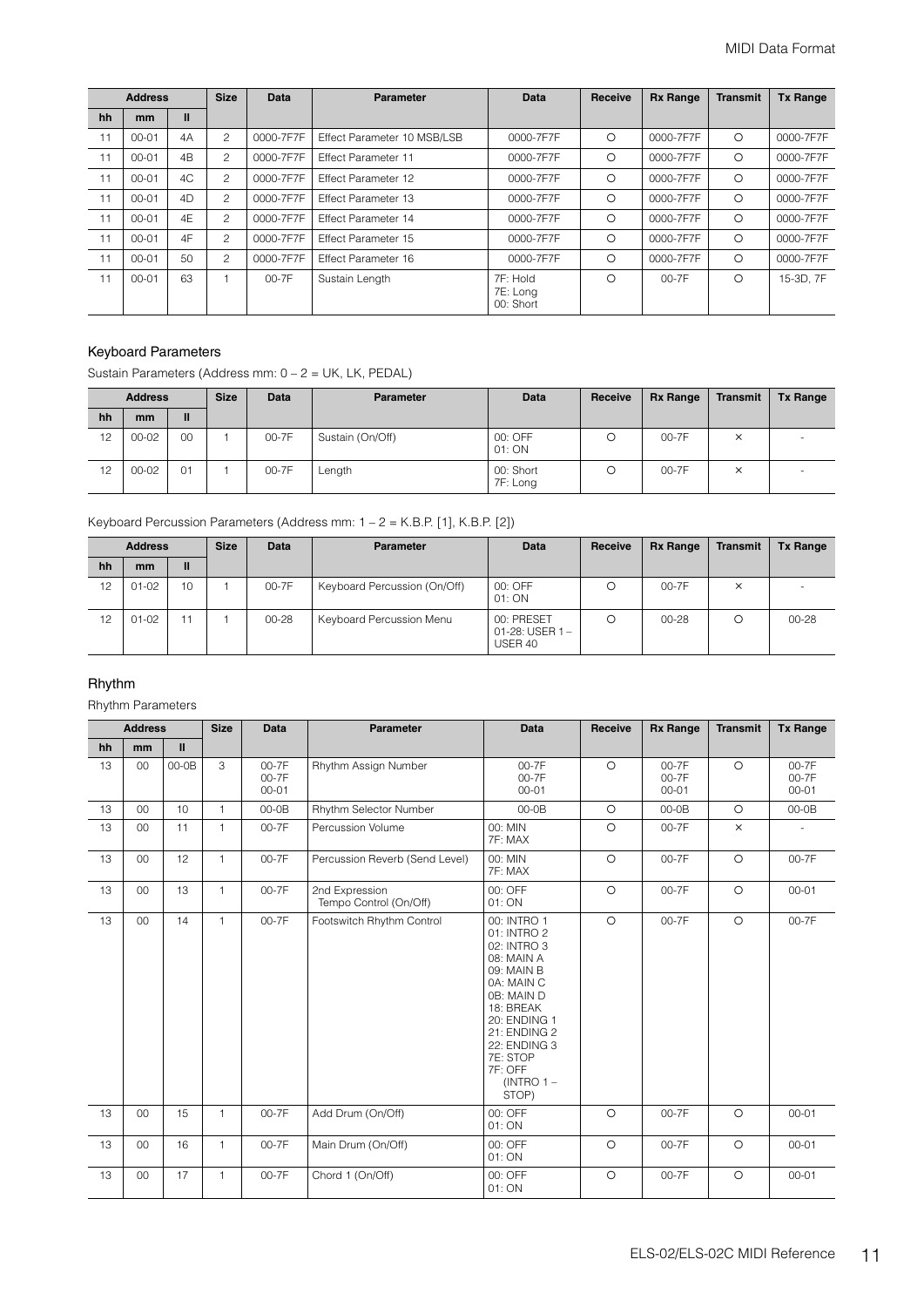|    | <b>Address</b> |    | <b>Size</b> | <b>Data</b> | <b>Parameter</b>   | <b>Data</b>       | Receive  | <b>Rx Range</b> | <b>Transmit</b> | <b>Tx Range</b> |
|----|----------------|----|-------------|-------------|--------------------|-------------------|----------|-----------------|-----------------|-----------------|
| hh | <sub>mm</sub>  | Ш  |             |             |                    |                   |          |                 |                 |                 |
| 13 | 00             | 18 |             | 00-7F       | Chord 2 (On/Off)   | 00: OFF<br>01: ON | $\Omega$ | 00-7F           | O               | $00 - 01$       |
| 13 | 00             | 19 |             | 00-7F       | Pad (On/Off)       | 00: OFF<br>01: ON | $\Omega$ | 00-7F           | $\Omega$        | $00 - 01$       |
| 13 | 00             | 1A |             | $00-7F$     | Phrase 1 (On/Off)  | 00: OFF<br>01: ON | $\Omega$ | $00-7F$         | $\Omega$        | $00 - 01$       |
| 13 | 00             | 1B |             | $00 - 7F$   | Phrase 2 (On/Off)  | 00: OFF<br>01: ON | $\Omega$ | $00-7F$         | $\Omega$        | $00 - 01$       |
| 13 | 00             | 1C |             | 00-7F       | Auto Fill (On/Off) | 00: OFF<br>01: ON | $\Omega$ | 00-7F           | Ω               | $00 - 01$       |

Rhythm Sequence Parameters

|    | <b>Address</b> |       | <b>Size</b> | <b>Data</b> | <b>Parameter</b>           | <b>Data</b>       | Receive | <b>Rx Range</b> | Transmit | <b>Tx Range</b> |
|----|----------------|-------|-------------|-------------|----------------------------|-------------------|---------|-----------------|----------|-----------------|
| hh | mm             |       |             |             |                            |                   |         |                 |          |                 |
| 13 | $\sim$         | 00-03 |             | 00-7F       | Sequence [SEQ.1] - [SEQ.4] | 00: OFF<br>01: ON |         | 00-7F           |          |                 |

Accompaniment Parameters

|    | <b>Address</b> |    | <b>Size</b> | <b>Data</b> | <b>Parameter</b>                     | <b>Data</b>        | Receive | <b>Rx Range</b> | Transmit | <b>Tx Range</b> |
|----|----------------|----|-------------|-------------|--------------------------------------|--------------------|---------|-----------------|----------|-----------------|
| hh | mm             | Ш  |             |             |                                      |                    |         |                 |          |                 |
| 13 | 0 <sup>2</sup> |    |             | $00-7F$     | Accompaniment Volume                 | 00: MIN<br>7F: MAX | Ο       | $00-7F$         |          | 00-7F           |
| 13 | 0 <sup>2</sup> | 12 |             | $00-7F$     | Accompaniment Reverb (Send<br>Level) | 00: MIN<br>7F: MAX | Ω       | $00-7F$         |          | 00-7F           |

A.B.C. Function Parameters

|    | <b>Address</b> |    | <b>Size</b> | Data    | <b>Parameter</b>      | Data                                                              | Receive | <b>Rx Range</b> | <b>Transmit</b> | <b>Tx Range</b> |
|----|----------------|----|-------------|---------|-----------------------|-------------------------------------------------------------------|---------|-----------------|-----------------|-----------------|
| hh | <sub>mm</sub>  | Ш  |             |         |                       |                                                                   |         |                 |                 |                 |
| 13 | 03             | 00 |             | $00-7F$ | Auto Bass Chord Mode  | 00: OFF<br>01: Single Finger<br>02: Fingered<br>03: Custom A.B.C. | O       | $00 - 7F$       | $\circ$         | $00 - 03$       |
| 13 | 03             | 01 |             | 00-7F   | Lower Memory (On/Off) | 00: OFF<br>01: ON                                                 | Ω       | $00-7F$         | $\circ$         | $00 - 01$       |
| 13 | 03             | 02 |             | 00-7F   | Pedal Memory (On/Off) | 00: OFF<br>01: ON                                                 | C       | $00 - 7F$       | $\Omega$        | $00 - 01$       |

M.O.C. Function Parameters

|    | <b>Address</b> |              | <b>Size</b> | Data  | <b>Parameter</b>                   | <b>Data</b>                     | Receive | <b>Rx Range</b> | Transmit | <b>Tx Range</b> |
|----|----------------|--------------|-------------|-------|------------------------------------|---------------------------------|---------|-----------------|----------|-----------------|
| hh | <sub>mm</sub>  | $\mathbf{I}$ |             |       |                                    |                                 |         |                 |          |                 |
| 13 | 04             | 00           |             | 00-7F | Melody On Chord Mode               | 00: OFF<br>01:1<br>02:2<br>03:3 | C       | 00-7F           |          | $00 - 03$       |
| 13 | 04             | 01           |             | 00-7F | M.O.C. Knee Lever Control (On/Off) | 00: OFF<br>01: ON               | O       | 00-7F           | O        | $00 - 01$       |

Section Parameters

|    | <b>Address</b> |                | <b>Size</b> | <b>Data</b> | <b>Parameter</b> | <b>Data</b>       | Receive  | <b>Rx Range</b> | <b>Transmit</b> | <b>Tx Range</b> |
|----|----------------|----------------|-------------|-------------|------------------|-------------------|----------|-----------------|-----------------|-----------------|
| hh | mm             | $\mathbf{I}$   |             |             |                  |                   |          |                 |                 |                 |
| 13 | 0 <sub>5</sub> | 0 <sup>0</sup> | ٠           | 00-7F       | Intro 1 (On/Off) | 00: OFF<br>01: ON | $\Omega$ | $00-7F$         | $\circ$         | $00 - 01$       |
| 13 | 05             | 01             |             | 00-7F       | Intro 2 (On/Off) | 00: OFF<br>01:ON  | $\Omega$ | $00 - 7F$       | $\circ$         | $00 - 01$       |
| 13 | 05             | 02             | 1           | 00-7F       | Intro 3 (On/Off) | 00: OFF<br>01: ON | $\Omega$ | 00-7F           | $\circ$         | $00 - 01$       |
| 13 | 05             | 08             | 1           | 00-7F       | Main A (On/Off)  | 00: OFF<br>01:ON  | $\circ$  | 00-7F           | $\circ$         | $00 - 01$       |
| 13 | 05             | 09             | 1           | 00-7F       | Main B (On/Off)  | 00: OFF<br>01: ON | $\circ$  | 00-7F           | $\circ$         | $00 - 01$       |
| 13 | 05             | 0A             | 1           | 00-7F       | Main C (On/Off)  | 00: OFF<br>01: ON | $\circ$  | 00-7F           | $\circ$         | $00 - 01$       |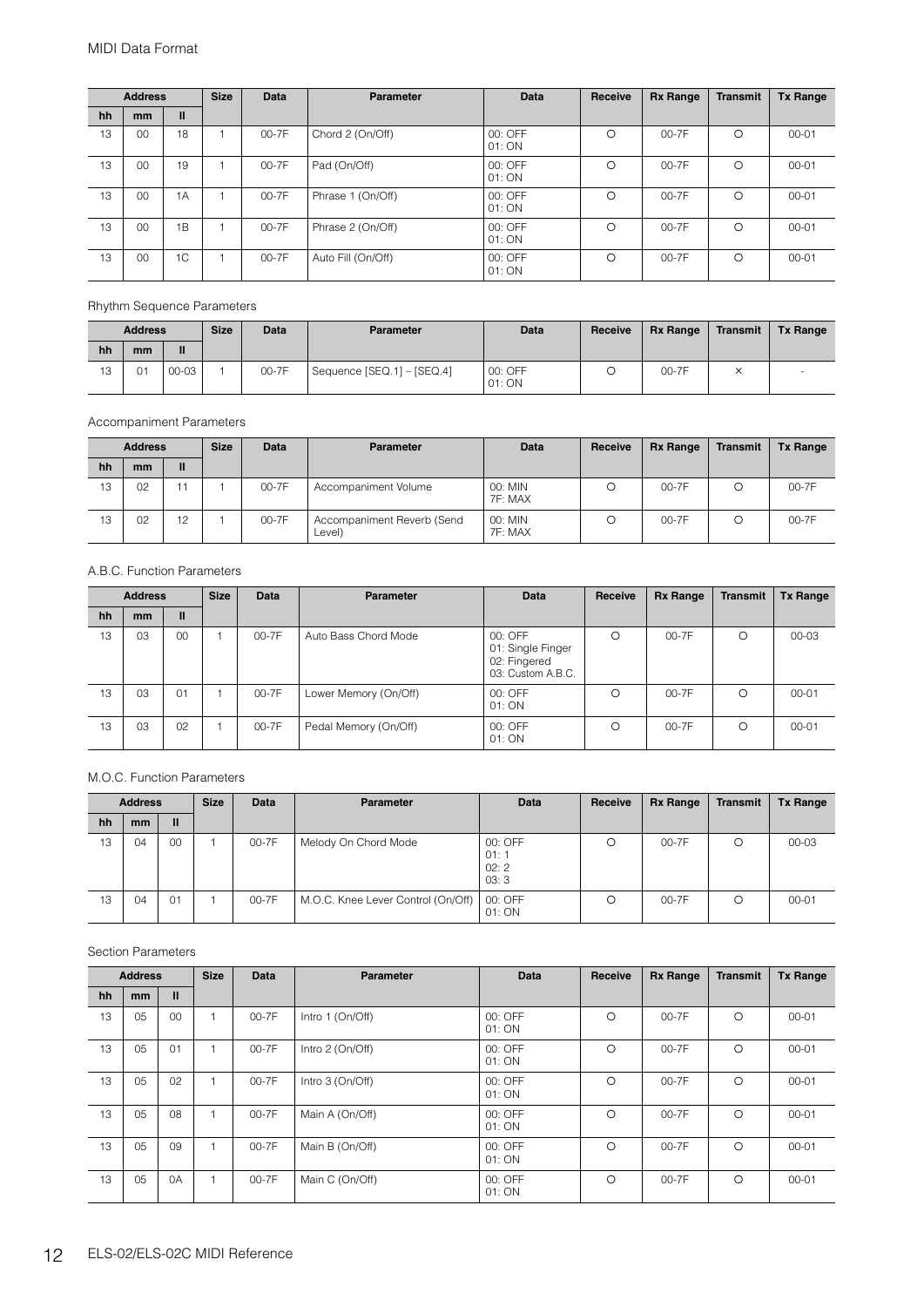|    | <b>Address</b> |                | <b>Size</b> | <b>Data</b> | Parameter         | <b>Data</b>       | Receive | <b>Rx Range</b> | <b>Transmit</b> | <b>Tx Range</b> |
|----|----------------|----------------|-------------|-------------|-------------------|-------------------|---------|-----------------|-----------------|-----------------|
| hh | <sub>mm</sub>  | Ш              |             |             |                   |                   |         |                 |                 |                 |
| 13 | 05             | 0 <sub>B</sub> |             | 00-7F       | Main D (On/Off)   | 00: OFF<br>01: ON | $\circ$ | $00-7F$         | O               | $00 - 01$       |
| 13 | 05             | 18             |             | 00-7F       | Break (On/Off)    | 00: OFF<br>01: ON | $\circ$ | $00-7F$         | O               | $00 - 01$       |
| 13 | 05             | 20             |             | 00-7F       | Ending 1 (On/Off) | 00: OFF<br>01: ON | $\circ$ | $00 - 7F$       | $\Omega$        | $00 - 01$       |
| 13 | 05             | 21             |             | 00-7F       | Ending 2 (On/Off) | 00: OFF<br>01: ON | $\circ$ | $00 - 7F$       | $\Omega$        | $00 - 01$       |
| 13 | 0 <sub>5</sub> | 22             |             | 00-7F       | Ending 3 (On/Off) | 00: OFF<br>01: ON | $\circ$ | $00 - 7F$       | $\Omega$        | $00 - 01$       |

Keyboard Percussion Parameters

|    | <b>Address</b> |    | <b>Size</b> | Data  | <b>Parameter</b>    | <b>Data</b>        | Receive | <b>Rx Range</b> | Transmit | <b>Tx Range</b> |
|----|----------------|----|-------------|-------|---------------------|--------------------|---------|-----------------|----------|-----------------|
| hh | mm             | Ш  |             |       |                     |                    |         |                 |          |                 |
| 13 | 10             | 11 |             | 00-7F | Volume              | 00: MIN<br>7F: MAX |         | 00-7F           |          | 00-7F           |
| 13 | 10             | 12 |             | 00-7F | Reverb (Send Level) | 00: MIN<br>7F: MAX |         | 00-7F           |          | 00-7F           |

#### Overall

System Parameters

|    | <b>Address</b> |                | <b>Size</b>  | <b>Data</b>                       | <b>Parameter</b>                  | <b>Data</b>                                                | <b>Receive</b> | <b>Rx Range</b>                   | <b>Transmit</b> | <b>Tx Range</b>                   |
|----|----------------|----------------|--------------|-----------------------------------|-----------------------------------|------------------------------------------------------------|----------------|-----------------------------------|-----------------|-----------------------------------|
| hh | mm             | $\mathbf{II}$  |              |                                   |                                   |                                                            |                |                                   |                 |                                   |
| 14 | 00             | $00\,$         | $\mathbf{1}$ | 00-7F                             | Disable (On/Off)                  | 00: OFF<br>01: ON                                          | $\circ$        | $00 - 7F$                         | $\times$        |                                   |
| 14 | 0 <sup>0</sup> | 01             | 1            | 00-7F                             | Organ Flute Attack Mode           | 00: Each<br>01: First                                      | $\circ$        | $00 - 7F$                         | $\circ$         | $00 - 01$                         |
| 14 | 00             | 02             | $\mathbf{1}$ | 3A-46                             | Transpose                         | 3A: KeyDown<br>40: Normal<br>46: KeyUp                     | $\circ$        | 3A-46                             | $\circ$         | 3A-46                             |
| 14 | 00             | 03             | $\mathbf{1}$ | $01-0C$                           | 2nd Expression Range              | 01:100 C<br>OC: 1200 C                                     | $\circ$        | $01-0C$                           | $\circ$         | $01-0C$                           |
| 14 | 0 <sup>0</sup> | 04             | $\mathbf{1}$ | $00-7F$                           | Footswitch Mode                   | $00:$ OFF<br>01: Rhythm<br>02: Glide<br>03: Rotary Speaker | $\Omega$       | $00 - 7F$                         | $\circ$         | $00 - 03$                         |
| 14 | 00             | 05             | 1            | 00-7F                             | Pitch                             | 00: PitchDown<br>40: Normal<br>7F: PitchUp                 | $\circ$        | 00-7F                             | $\circ$         | 00-7F                             |
| 14 | 00             | 06             | 1            | 00-7F                             | Footswitch Glide Time             | 00: FAST<br>7F: SLOW                                       | $\circ$        | 00-7F                             | $\circ$         | $04-1C$                           |
| 14 | 00             | 08             | 1            | 00-7F                             | MIDI Control Expression (INT/EXT) | 00: Internal<br>01: External                               | $\circ$        | 00-7F                             | $\times$        | $\sim$                            |
| 14 | 0 <sup>0</sup> | 09             | $\mathbf{1}$ | 00-7F                             | MIDI Control Lead 1 (INT/EXT)     | 00: Internal<br>01: External                               | $\Omega$       | $00 - 7F$                         | $\times$        | ÷                                 |
| 14 | 00             | 0A             | 3            | $00 - 04$<br>$00 - 16$<br>$00-0B$ | <b>Registration Menu</b>          | $00 - 04$<br>$00 - 16$<br>$00-0B$                          | $\Omega$       | $00 - 04$<br>$00 - 16$<br>$00-0B$ | $\circ$         | $00 - 04$<br>$00 - 16$<br>$00-0B$ |
| 14 | 00             | 0 <sub>B</sub> | 1            | $00 - 01$                         | Disable Mode                      | 00: Normal<br>01: Tempo                                    | $\circ$        | $00 - 01$                         | $\circ$         | $00 - 01$                         |

Effect Parameters (Overall): Reverb

|    | <b>Address</b> |              | <b>Size</b> | Data                     | <b>Parameter</b>    | <b>Data</b>          | Receive | <b>Rx Range</b>      | <b>Transmit</b> | <b>Tx Range</b>          |
|----|----------------|--------------|-------------|--------------------------|---------------------|----------------------|---------|----------------------|-----------------|--------------------------|
| hh | <sub>mm</sub>  | $\mathbf{u}$ |             |                          |                     |                      |         |                      |                 |                          |
| 14 | 01             | 00           |             | 00-7F                    | Reverb Depth        | 00: MIN<br>7F: MAX   | O       | $00 - 7F$            | $\times$        |                          |
| 14 | 01             | 01           |             | 00-7F                    | Reverb Time (Panel) | 00: FAST<br>7F: SLOW | O       | $00 - 7F$            | O               | $00 - 45$                |
| 14 | 01             | 02           | 3           | $00\,$<br>00-7F<br>00-7F | Reverb Type (Panel) | 00<br>00-7F<br>00-7F | O       | 00<br>00-7F<br>00-7F | Ω               | $00\,$<br>00-7F<br>00-7F |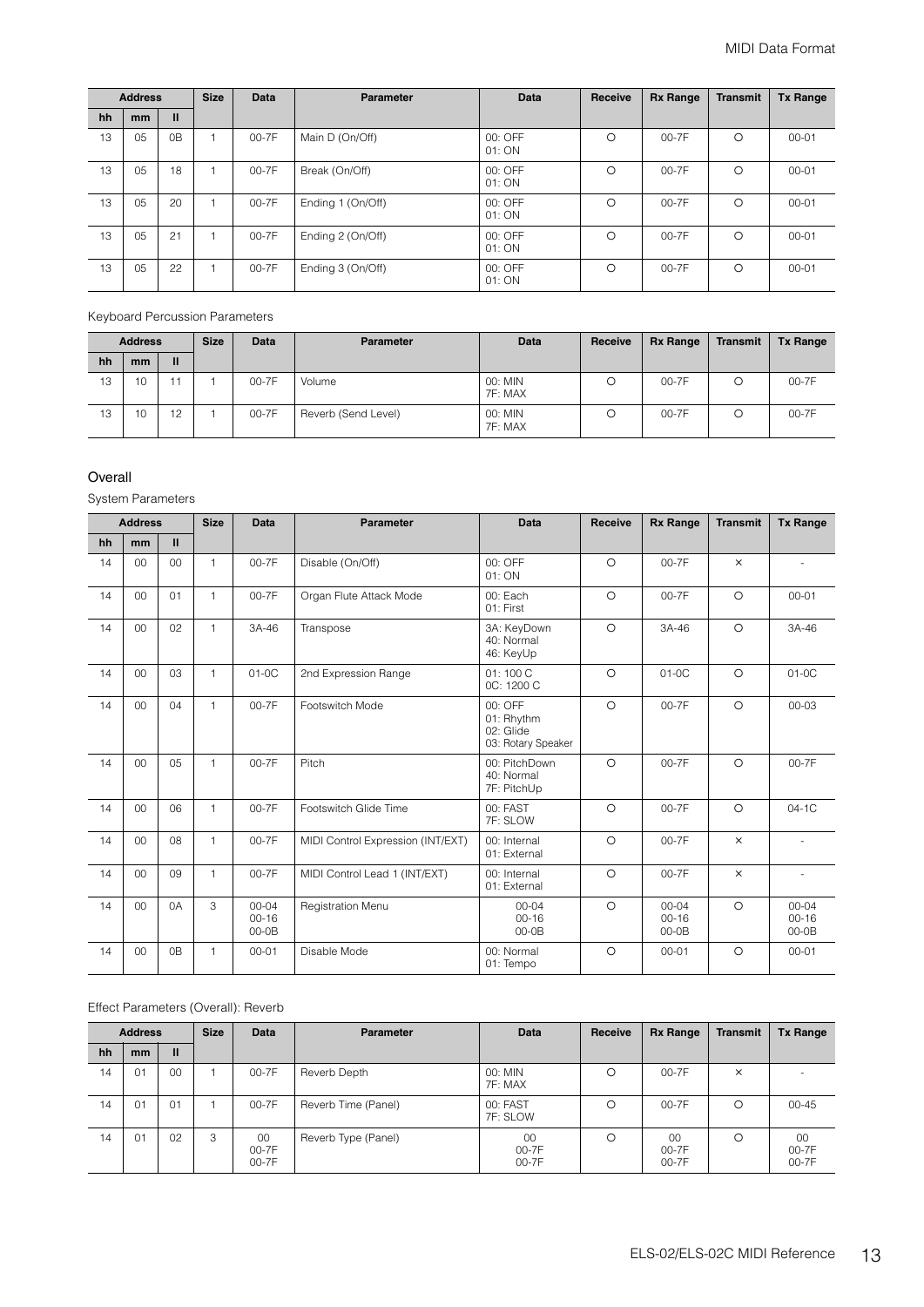|    | <b>Address</b> |              | <b>Size</b> | <b>Data</b>          | Parameter            | <b>Data</b>          | Receive | <b>Rx Range</b>      | <b>Transmit</b> | <b>Tx Range</b>      |
|----|----------------|--------------|-------------|----------------------|----------------------|----------------------|---------|----------------------|-----------------|----------------------|
| hh | mm             | $\mathbf{u}$ |             |                      |                      |                      |         |                      |                 |                      |
| 14 | 02             | 01           |             | 00-7F                | Reverb Time (Rhythm) | 00: FAST<br>7F: SLOW | Ω       | $00-7F$              | Ω               | $00 - 45$            |
| 14 | 02             | 02           | 3           | 00<br>00-7F<br>00-7F | Reverb Type (Rhythm) | 00<br>00-7F<br>00-7F | Ω       | 00<br>00-7F<br>00-7F |                 | 00<br>00-7F<br>00-7F |

Effect Parameters (Overall): Rhythm Reverb

Effect Parameters (Overall): Rotary Speaker

|    | <b>Address</b> |                | <b>Size</b>   | Data          | <b>Parameter</b>                      | <b>Data</b>              | Receive | <b>Rx Range</b> | Transmit | <b>Tx Range</b> |
|----|----------------|----------------|---------------|---------------|---------------------------------------|--------------------------|---------|-----------------|----------|-----------------|
| hh | <sub>mm</sub>  | $\mathbf{u}$   |               |               |                                       |                          |         |                 |          |                 |
| 14 | 03             | 0 <sup>0</sup> |               | $00-7F$       | Rotary Speaker Speed (On/Off)         | 00: OFF<br>01: ON        | Ω       | $00-7F$         | $\times$ |                 |
| 14 | 03             | 01             |               | 00-7F         | Rotary Speaker Speed Control<br>Mode  | 00: STOP<br>01: SLOW     | Ω       | $00-7F$         | Ω        | $00 - 01$       |
| 14 | 03             | 02             | $\mathcal{P}$ | 0000-<br>007F | Rotary Speaker Speed Control<br>Speed | 0000: SLOW<br>007F: FAST | Ω       | 0000-007F       | Ω        | 0040-007F       |

**Other** 

|                      | <b>Address</b> |    | <b>Size</b> | Data  | <b>Parameter</b> | <b>Data</b>         | Receive | <b>Rx Range</b> | Transmit | <b>Tx Range</b> |
|----------------------|----------------|----|-------------|-------|------------------|---------------------|---------|-----------------|----------|-----------------|
| hh                   | mm             | Ш  |             |       |                  |                     |         |                 |          |                 |
| 7 <sup>5</sup><br>╶╺ | 00             | 00 |             | 00-04 | Regist Bank      | 00-04: Bank $A - E$ |         | $00 - 04$       |          | $00 - 04$       |

#### \*4. MDR

| nn              | Command                     | <b>Receive</b> | <b>Transmit</b> |
|-----------------|-----------------------------|----------------|-----------------|
| 01H             | Play Start                  |                | ×               |
| O <sub>2H</sub> | Play Stop                   |                | ×               |
| 03H             | Record Start                |                | ×               |
| 04H             | Record Stop                 |                | ×               |
| 05H             | <b>Fast Forward Start</b>   |                | ×               |
| 06H             | <b>Fast Forward Stop</b>    |                | ×               |
| 09H             | <b>Rhythm Pointer Reset</b> |                | ×               |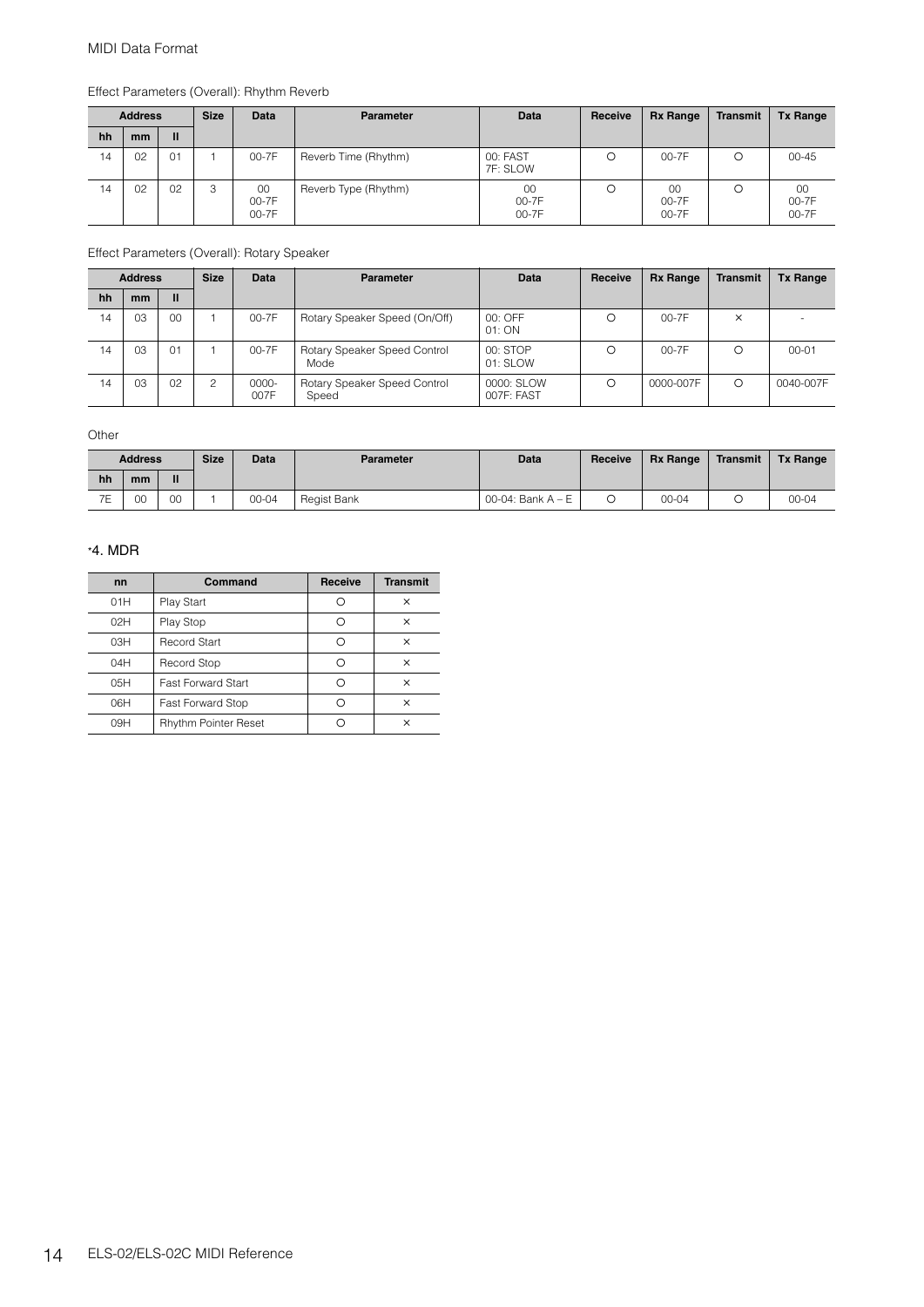### <span id="page-14-0"></span>**MIDI Implementation Chart**

# Date: 20-Nov-2013 YAMAHA [Electone-EL mode] / Model: ELS-02/ELS-02C Version: 1.00

|                                                             | <b>Function</b>                                                                                                          | <b>Transmitted</b>                                                                                                                                                                                                                                                                                                                                                                                                                   | Recognized                                                                                                                            | <b>Remarks</b>                                                                                                                                   |
|-------------------------------------------------------------|--------------------------------------------------------------------------------------------------------------------------|--------------------------------------------------------------------------------------------------------------------------------------------------------------------------------------------------------------------------------------------------------------------------------------------------------------------------------------------------------------------------------------------------------------------------------------|---------------------------------------------------------------------------------------------------------------------------------------|--------------------------------------------------------------------------------------------------------------------------------------------------|
| <b>Basic</b><br><b>Channel</b>                              | Default<br>Changed                                                                                                       | $1, 2, 3, 16$ (*1)<br>$1 - 16$                                                                                                                                                                                                                                                                                                                                                                                                       | 1-3, 5-16 $(*2)$<br>$\overline{4}$                                                                                                    |                                                                                                                                                  |
| <b>Mode</b>                                                 | Default<br>Messages<br>Altered                                                                                           | Mode 3<br>$\times$<br>************************                                                                                                                                                                                                                                                                                                                                                                                       | Mode 3<br>$\times$<br>$\times$                                                                                                        |                                                                                                                                                  |
| <b>Note</b><br><b>Number</b>                                | :True Voice                                                                                                              | 36-96 (*3)<br>************************                                                                                                                                                                                                                                                                                                                                                                                               | $0-127$ (*4)                                                                                                                          |                                                                                                                                                  |
| <b>Velocity</b>                                             | Note on<br>Note off                                                                                                      | O 9nH, v=1-127<br>$\times$ 9nH, v=0                                                                                                                                                                                                                                                                                                                                                                                                  | O 9nH, v=1-127<br>$\times$ 9nH, v=0 or 8nH                                                                                            |                                                                                                                                                  |
| <b>After</b><br><b>Touch</b>                                | Key's<br>Ch's                                                                                                            | $\times$<br>$\circ$                                                                                                                                                                                                                                                                                                                                                                                                                  | $O$ (*6)<br>$\bigcirc$                                                                                                                |                                                                                                                                                  |
| <b>Pitch Bend</b>                                           |                                                                                                                          | $O$ (*5)                                                                                                                                                                                                                                                                                                                                                                                                                             | $\bigcirc$                                                                                                                            |                                                                                                                                                  |
| <b>Control</b><br>Change                                    | 0, 32<br>1, 5, 7, 10<br>4<br>6,38<br>11<br>16<br>96, 97<br>64-67<br>71-78<br>84, 91, 93, 94<br>98-99, 100-101            | $\times$<br>$\times$<br>$O$ (*7, *12)<br>X<br>$O$ (*7)<br>$O$ (*8, *12)<br>×<br>×<br>×<br>×<br>$\times$                                                                                                                                                                                                                                                                                                                              | $O$ (*6)<br>$O$ (*6)<br>$O$ (*7)<br>$O$ (*6)<br>$O(*6, 7)$<br>$O$ (*8, *12)<br>$O$ (*6)<br>$O$ (*6)<br>$O(*6)$<br>$O(*6)$<br>$O$ (*6) | <b>Bank Select</b><br>2 <sup>nd</sup> Expression<br>Data Entry<br>Expression<br>VA After Touch<br>Data Entry SW<br>Sound Controller<br>NRPN, RPN |
| Program<br>Change                                           | :True number                                                                                                             | $O$ (*10)<br>************************                                                                                                                                                                                                                                                                                                                                                                                                | $O$ (*11)                                                                                                                             |                                                                                                                                                  |
| <b>System Exclusive</b>                                     |                                                                                                                          | O                                                                                                                                                                                                                                                                                                                                                                                                                                    | $\circ$                                                                                                                               |                                                                                                                                                  |
| <b>System</b><br><b>Common</b>                              | :Song Position<br>:Song Select<br>:Tune                                                                                  | $\times$<br>$\times$<br>$\times$                                                                                                                                                                                                                                                                                                                                                                                                     | ×<br>$\times$<br>X                                                                                                                    |                                                                                                                                                  |
| <b>System</b><br><b>Real Time</b><br>Aux<br><b>Messages</b> | :Clock<br>:Commands<br>:All Sound Off<br>:Reset All Cntrls<br>:Local On/Off<br>:All Notes Off<br>:Active Sense<br>:Reset | $\circ$<br>О<br>X<br>$\times$<br>$\times$<br>$\times$<br>$\bigcirc$<br>$\times$                                                                                                                                                                                                                                                                                                                                                      | $O$ (*9)<br>О<br>$O(120)$ (*6)<br>$O(121)$ <sup>(*6)</sup><br>X<br>$O(123-127)$ <sup>(*6)</sup><br>O<br>×                             | (FAH, FCH)                                                                                                                                       |
| <b>Notes</b>                                                |                                                                                                                          | $*1;$<br>1ch: UK, 2ch: LK, 3ch: PEDAL, 16ch: CONTROL<br>$*2;$<br>*3;<br>UK: 36-96, LK: 36-96, PEDAL: 36-60<br>$*4;$<br>UK, LK, PEDAL, LEAD1: 36-96, XG: 0-127, PERCUSSION: 3-127<br>*5;<br>UK: UK HorizontalTouch, LK: LK HorizontalTouch<br>*6;<br>XG only<br>*7; CONTROL only<br>$*8;$<br>UK only<br>*9; External Mode only<br>CONTROL: 0-15<br>$*10;$<br>UK, LK, PEDAL, CONTROL: 0-15 XG: 0-127<br>*11;<br>$*12;$<br>ELS-02C only | 1ch: UK, 2ch: LK, 3ch: PEDAL, 4ch: LEAD1, 5-14ch: XG, 15ch: KEYBOARD PERCUSSION, 16ch: CONTROL                                        |                                                                                                                                                  |

Mode 1 : OMNI ON, POLY Mode 3 : OMNI OFF, POLY Mode 2 : OMNI ON, MONO Mode 4 : OMNI OFF, MONO O: Yes : No